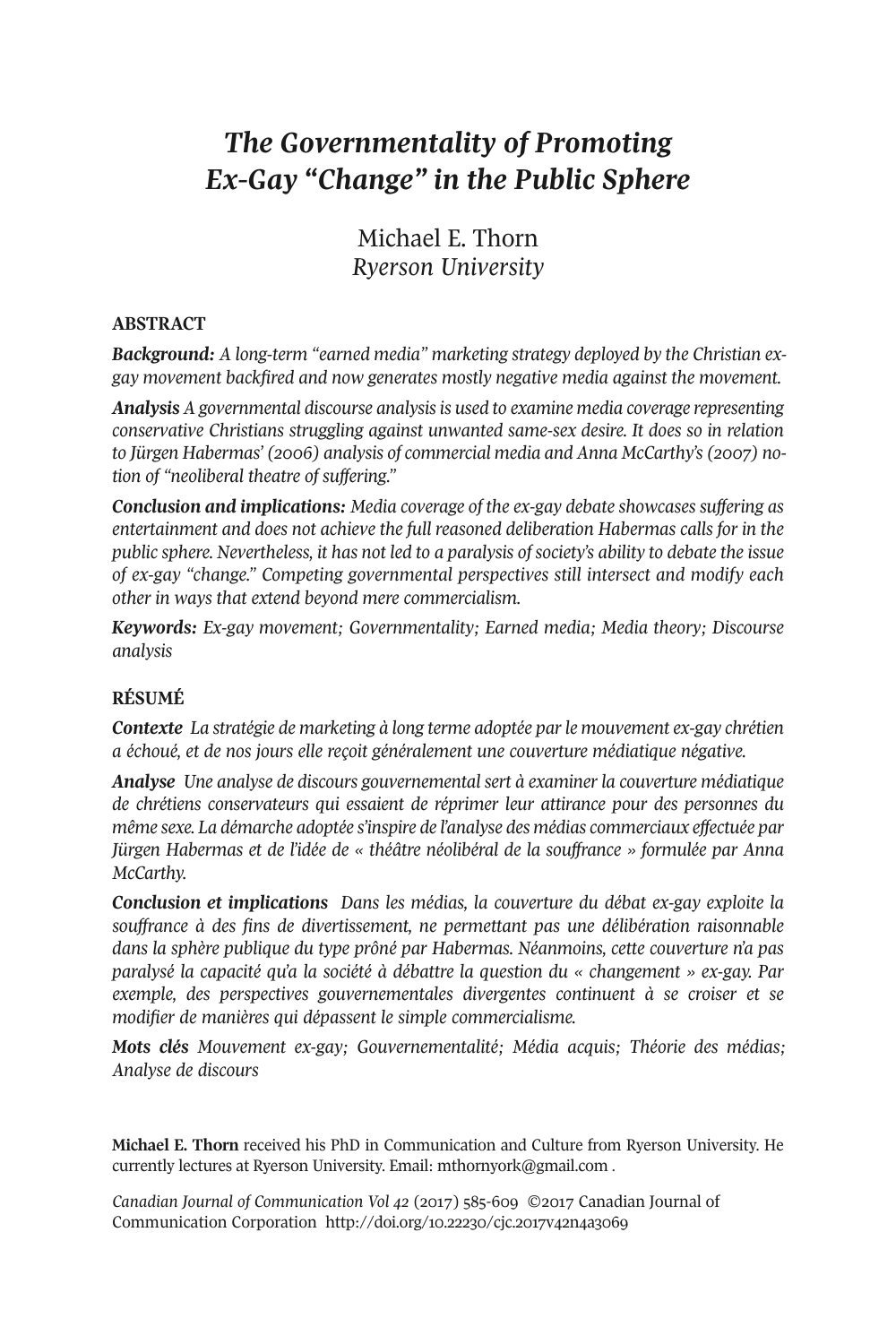#### **Introduction**

In a preview posted toYouTube (Fox, 2007) forthe 2011 documentary film *Thisis What Love in Action Looks Like* (Fox & Adelman, 2011), several title cards are intercut with mainstream media news footage. The title cards introduce the controversy of 16-yearold Zach Stark being forced into an "ex-gay" sexual orientation conversion program by his parents in 2005, and the news clips showcase conservative Christian defences and gay rights protests of the ex-gay program in question. Both preview and documentary account for the frenzy of coverage Zach's ordeal initiated. The preview alone includes news clips from Channel 5, Fox News 13, ABC News, and CNN as well as screenshots of *New York Times* and *WashingtonBlade* articles. The documentary is a smorgasbord of media: broadcast news, print news, daytime talk shows, online social media, and also Christian broadcast news. At one point it even transforms into a media *ouroboros* (a snake eating itself), when it shows one of its own scenes in an episode of MSNBC's *Hardball with Chris Matthews* (Matthews & Harson, 2011) that aired before the documentary was finished. Most of the coverage *Love in Action* re-presents aims to achieve journalistic "balance," but the documentary takes a clear position: the ex-gay movement is dangerous, harmful, ineffective, and its victims include children. In making this claim it even references a fiction film, a 1999 comedy (Peterson, Babbit, Sperling, & Creel, 1999) that also addresses the forced conversion of LGBTQ teens: one of Stark's friends remarks in an interview, "and they were like, oh my God, our friend Zach—he's going to a straight camp, like in *But I'm a Cheerleader*!" All of this coverage, documentary included, is "earned media," media generated by but not paid for by those seeking the coverage (Graf, 2008; Lund & Renna, 2006; Stephen & Galak, 2012). The ex-gay debate is fuelled by earned media, and it propagates through commercial communication systems generating profit for producers, shareholders, and advertisers, while those with the mostinvested in the issue struggle to ensure the coverage serves their purposes: either to promote and justify the ex-gay movement, or condemn and destroy it.

The Zach Stark media frenzy was initiated by a plea for help Stark posted on his Myspace page (Fox & Adelman, 2011) that circulated rapidly through social media. However, when one situates that event within the larger phenomenon of mainstream media coverage of ex-gay "change," it becomes clear this was only one frenzy of many in over 15 years' worth of ex-gay earned media. The primary catalyst for almost all exgay media coverage was not anything posted on social media, but a 1998 ad campaign paid for by several Christian Right organizations,<sup>[1](#page-16-0)</sup> a campaign *designed* to create earned media (Lund & Renna, 2006). [2](#page-16-1) And the reason ex-gay earned media continues to this day is because of the promotion of a study by psychiatrist Dr. Robert Spitzer (2003) that was first presented in 2001 at an American Psychiatric Association conference. The study suggested some gays and lesbians can change their sexual orientation (Lund & Renna, 2006).

The ex-gay movement is a loose organization of not-for-profit religious ministries and for-profit psychotherapy practices organized around the management and attempted elimination of what many conservative Christians consider sinful, abnormal, and addictive same-sex desires and behaviours (Besen, 2003; Drescher, Shidlo, & Schroeder, 2002; Erzen, 2006). In the 1970s and 1980s, the movement operated in the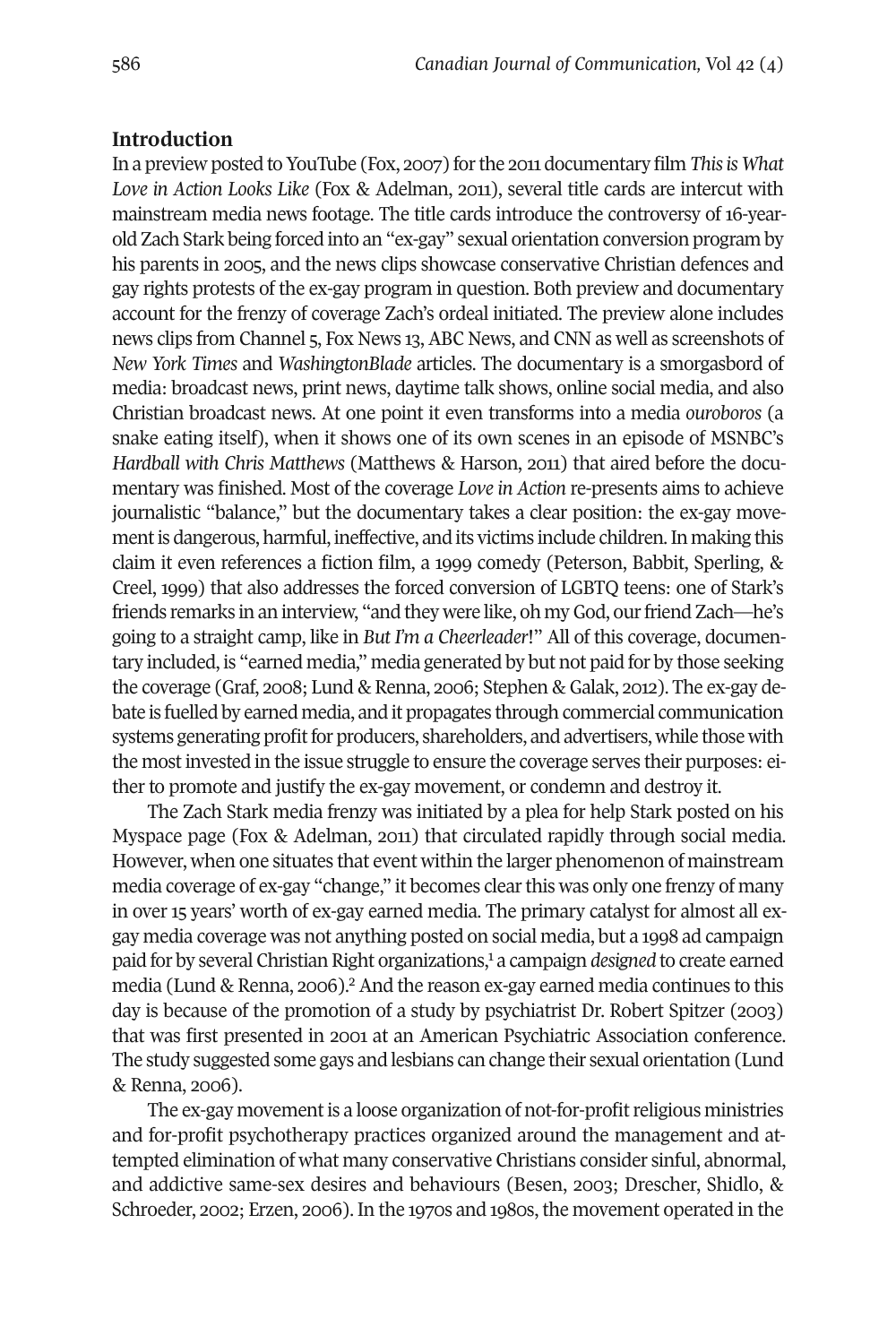shadows of conservative Christianity as an embarrassing secret; however, in the 1990s, after realizing a two-decade-long antigay media campaign had backfired for being too hateful, Christian Right leaders changed their strategy to offer an apparently more compassionate "love the sinner, hate the sin" (Fetner, 2005, p. 79) message promising freedom through change. It was then that fifteen highly organized Christian advocacy groups (see notes 1 and 2) joined with the little-known ex-gay movementto purchase four full-page ads offering "freedom from homosexuality" in five U.S. newspapers: the *New York Times*, the *Washington Post*, *Los Angeles Times*, *USA Today*, and the *Miami Herald* (Alliance For Traditional Marriage, American Family Association, Americans for Truth About Homosexuality, Center for Reclaiming America, Christian Family Network, Christian Coalition, Citizens for Community Values, Colorado for Family Values, Concerned Women for America, Coral Ridge Ministries, Family First, Family Research Council, Liberty Counsel, National Legal Foundation, & Kerusso Ministries, 1998a;1998b;1998c;1998d; see also Fetner, 2005; Lund & Renna, 2006; Stewart, 2005; 2008). The following yearthey purchased television spots, which aired in Washington DC (Coral Ridge Ministries, 1999a; 1999b; see also Besen, 2003), and they established websites for individual ex-gay ministries and two national ex-gay umbrella groups, the National Association for Research and Therapy of Homosexuality (NARTH) and Exodus International (Thorn, 2012; Toscano, 2009). The campaign was designed to generate additional mainstream media**;** and it did, the most notorious example being a cover story in *Newsweek* featuring ex-gay couple Anne and John Paulk (Leland & Miller, 1998; see also Gold, 2000; Holland, 1998; Rosin, 1999). However, the 15 years' worth of earned media that has circulated since, including narrative fiction, has almost all become negative, focusing on the suffering and harm caused by trying to change one's orientation and thus operating against the goals of the movement. Indeed, even though the ex-gay debate is fuelled by commercial earned media emphasizing conflict, controversy, and oversimplification over reasoned deliberation, and it showcases suffering for entertainment, it is still a debate that has evolved, changed, and progressed. It has done so in part because of the earned media that helps it propagate.

#### **Ex-gay earned media as neoliberal theatre of suffering**

It would be nice if competing ex-gay media generated more of what Jürgen Habermas (2006) calls communicative deliberation in the public sphere. Instead, it mostly results in the conversion of discursive use-value into commercial exchange-value through the generation of media designed to produce profit for producers, shareholders, and advertisers. Of course the situation is more complicated, as this article will show, but generally speaking, the ex-gay debate does not emphasize the "cooperative search of deliberating citizens for solutions to political problems" over "the preference aggregation of private citizens" (Habermas, 2006, p. 413). Habermas (2006) explains that the "deliberative model [of communication] is interested more in the epistemic function of discourse and negotiation than in [consumer] choice or political ethos" (p. 413). The ex-gay debate, however, circulates as a product of commercial media and was initiated by an advertising campaign. Even discourses critical of the movement coming from not-for-profit advocacy groups are tied to the notion that ex-gay change is a product sold in a marketplace of self-help technologies, and they also use commercial media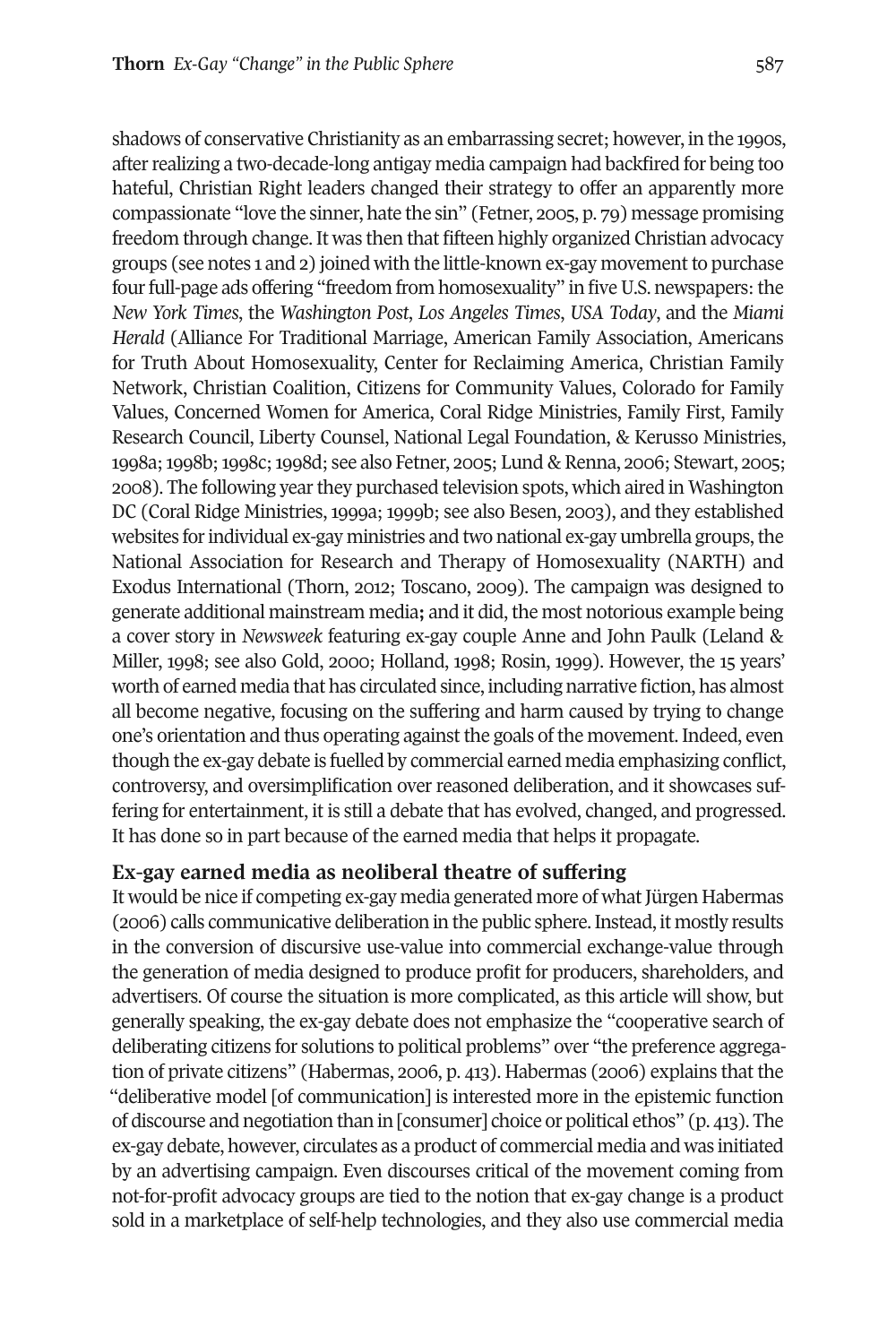to propagate their discourses. [3](#page-16-2) Thus a key problem with how this debate operates is that ex-gay discourses, for and against the movement, involve the circulation of antagonistic statements in commercial media systems that emphasize sensationalism, controversy, and entertainment over reasoned, deliberative debate.

Habermas (2006) categorizes several actors who should contribute to reasoned public debate. The two most important, "without whom no political public sphere could be put to work" (p. 416), are media professionals and politicians; but he also notes the importance of lobbyists, social and political advocates, professional and scientific experts, moral entrepreneurs, and intellectuals (p. 416). All participate in the ex-gay debate, and some reasoned deliberation does occur as a result, butthere is little evidence of a *cooperative* search for solutions because the debate operates as a competition. Habermas (2006) explains that mass communication is, "driven by the power of the media to select, and shape the presentation of, messages[,] and by the strategic use of political and social powerto influence the agendas as well as the triggering and framing of public issues" (p. 415). More important, he explains, media organizations are commercial enterprises that contribute to "the colonization of the public sphere by market imperatives lead[ing] to a peculiar *paralysis of civil society*" (p. 422, italics added). In other words, today's media operate as part of a larger neoliberal system. David Harvey (2007) defines neoliberalism as an entrepreneurial ideology rooted in "private property rights, free markets, and free trade" (p. 2). Raewyn Connell (2010) calls it "a missionary faith" (p. 23) of deregulation and commodification. As far back as 1979 Michel Foucault (2008 [1979]) characterized it as a form of governmentality that seeks to colonize non-economic realms with free-market principles so as to redefine all labour as entrepreneurship of the self. However defined, neoliberalism treats virtually everything as operating within a competitive market. There is no doubt the ex-gay debate is thoroughly neoliberalized, especially in its reliance on earned media, and this has certainly impoverished reasoned deliberation; however, it has not led to a *paralysis* of civil society to assess the issue. While commercial media emphasize sensationalism, controversy, and entertainment over reasoned, deliberative debate, that does not mean that *some* deliberation does not still occur.

The generation of earned media is part of a marketing strategy increasingly relied on in neoliberalized media systems.JosephGraf (2008) defines earned media as "publicity gained by means other than advertising, such as via the press or communicating directly" (p. 49). Andrew Stephen and Jeff Galak (2012) define it as "media activity that a company does not directly generate, such as press mentions in traditional media and online community posts in consumer-generated social media" (p. 624). Ex-gay earned media, then, is *any media generated* after the ad campaign, regardless of the position it takes, that participates in the debate (which was initiated by the campaign) but is not paid for by the advocacy groups involved. The generality here is important, because it means earned media can include popular culture narratives as well as print and broadcast news reports. What makes it "earned" is that the advocacy groups who want the coverage rely on others in the commercial system to produce it.

In marketing today, earned media is one of three forms of strategic media, paid and owned media being the other two (Edelman & Salsberg, 2010; Lieb, Owyang,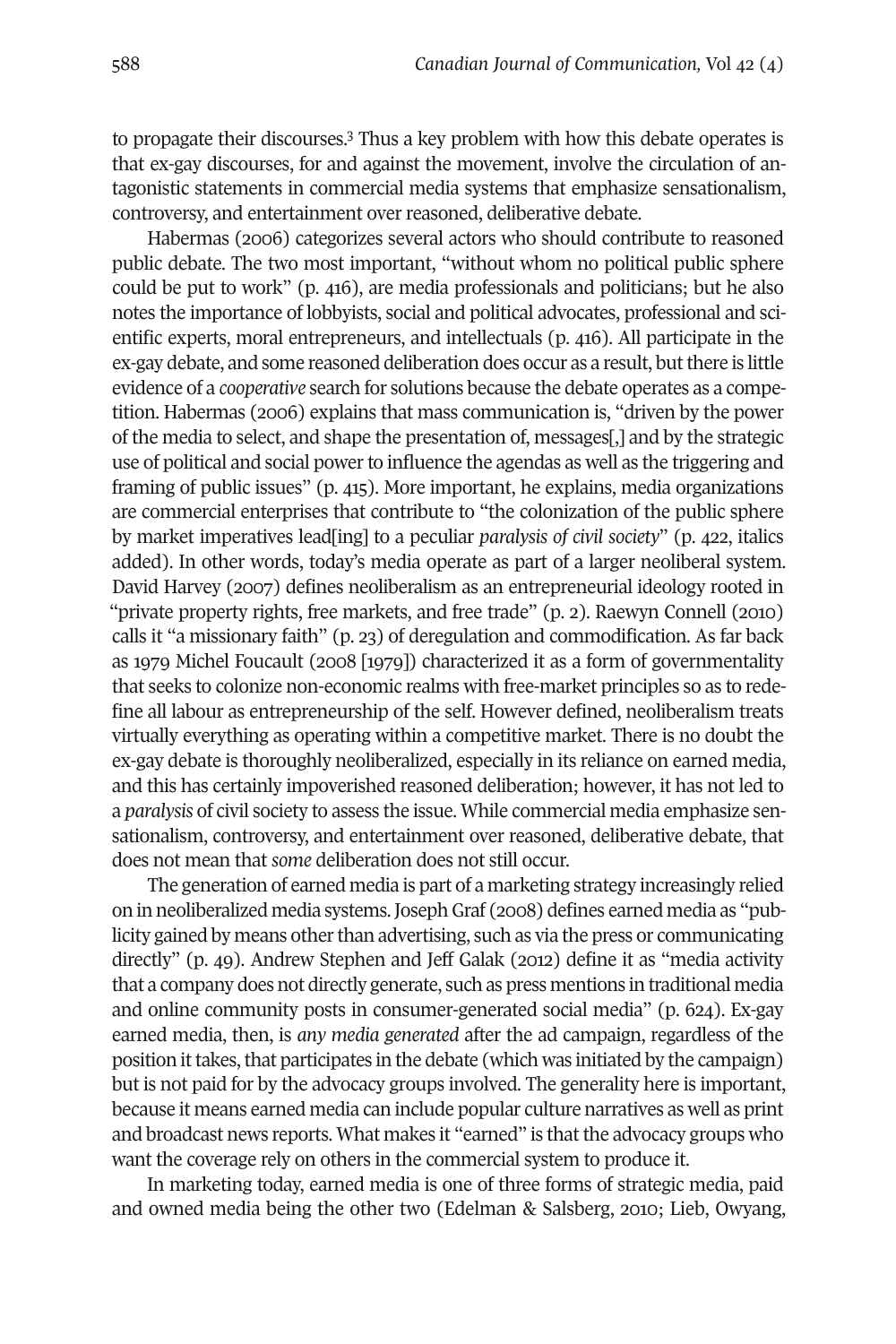Groopman, & Silva, 2012). Paid media is traditional advertising and other purchased media, while owned media includes channels and space acquired by organizations selling or promoting products or messages. Whereas paid media "traditionally led marketing initiatives," today an industry report argues, "[e]arned and owned media have become so integral to successful marketing initiatives that they are now commingling with paid media" (Lieb et al., 2012, p. 2). The report insists marketing must combine all three. Writing about the ex-gay movement's positive coverage following the 1998 ads and Spitzer (2003) study, Sean Lund and Cathy Renna (2006) argue that earned media was crucial to the movement's communication strategy. In fact, the ex-gay ad campaign was designed to generate earned media, and the Spitzer study was opportunistically used to do the same (Fetner, 2005). That study, initiated shortly after the ads ran, was funded by the Christian Right-backed ex-gay umbrella group Exodus, the results of which were leaked to the press before Spitzer presented them, and it generated a new batch of earned media (see Duin, 2001; Ritter, 2001; Sheehy, 2001; Talan, 2001). It was hoped generating this coverage would serve ex-gay goals because, "[e]arned media, especially that which is uncontrolled, conveys a tremendous amount of respectability and credibility" (Lund & Renna, 2006, p. 285). Yet Lund and Renna miss the dilemma of uncontrolled earned media.

Even in the early days of the debate, not all ex-gay earned media served the purposes of the movement. That should not be surprising. Graf (2008) notes that generating earned media can be risky because, "by relying on others to communicate their message, campaigns give up control" (p. 53). Some marketers address the problem of losing control of earned media by introducing an additional category: hijacked media, defined as "the opposite of earned media [, when] an asset or campaign become hostage to consumers, other stakeholders, or activists who make negative allegations about a brand or product" (Edelman & Salsberg, 2010, p. 4). However, by defining hijacked media as necessarily negative, as the opposite of "positive" earned media, the risk involved in generating any form of uncontrolled media is ignored, as is the fact that not all earned media is positive and not all hijacked media is negative. Also, in the case of a controversial product or message, many of the stakeholders involved are not just activists but media professionals, public figures, and experts, including politicians, psychologists, and religious leaders. As a metaphor hijacked media is useful in highlighting the risk involved in relying on earned media, but only if acknowledged as also being earned media. In the decade and a half since the ads and Spitzer study, the ex-gay movement has lost almost all control over its earned media because most has been hijacked.

There is, however, a governmentality at play in ex-gay earned media that extends beyond marketing. While still rooted in the neoliberal colonization of mass media, exgay earned media nevertheless operate today in ways that extend beyond just profit generation. Consider reality television as earned media. In their analysis of how reality television offers guidance for audiences to conduct themselves as neoliberal citizensubjects, Laurie Ouellette and James Hay (2008) place the medium of television "in an analytic of government emphasiz[ing] television as a resource ... [that] governmentalizes by presenting individuals and populations as objects of assessment and inter-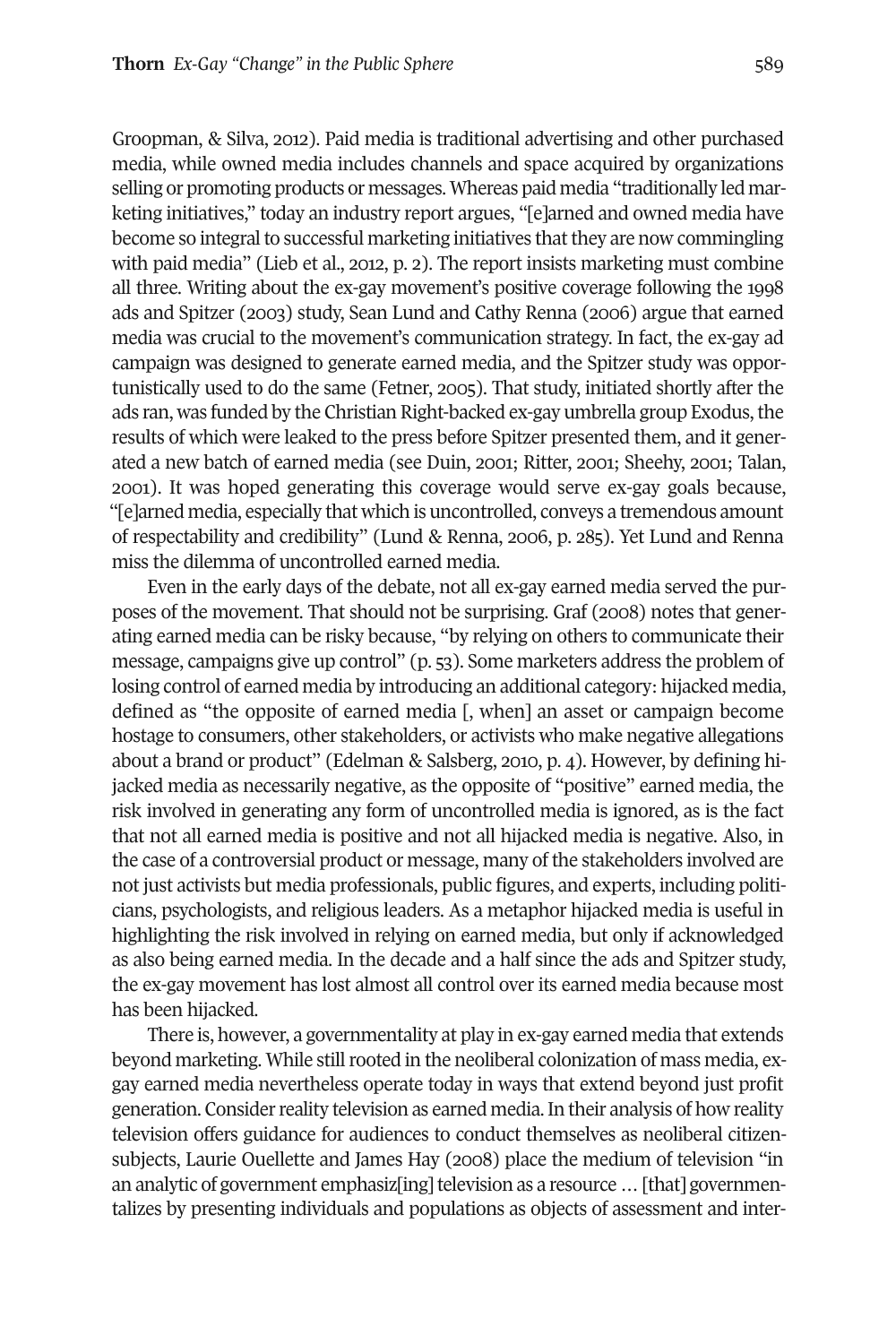vention … [and] by soliciting their participation in the cultivation of particular habits, ethics, behaviors, and skills" (pp. 12–13). They root their analysis in Michel Foucault, linking contemporary neoliberal rationalities of laissez-faire self-regulation with pastoral technologies of examination, guidance, confession, and obedience (pp. 8–18). Arguing against a tendency to think of media as *either*just political economic practice *or* just cultural practice, they treat television as a cultural technology that needs to be understood as "an object of regulation, policy, and program[ing] designed to nurture [a particular kind of] citizenship and civil society, and [as] an instrumentfor educating, improving, and shaping subjects" (p.14). Anna McCarthy (2007) also analyzes reality television in terms of neoliberal governance: "to see reality television as merely trivial [commercial] entertainment is to avoid recognizing the degree to which the genre is preoccupied with the government of the self, and how, in that capacity, it demarcates a zone for the production of everyday discourses of citizenship" (p. 17). She acknowledges reality television's participation in the shrinking of the public sphere and the weakening of public discourse, but notes thatit produces and strengthens "arguments about governance and rights … based in *psychologized* models of public culture … which draw their warrants from intimate experiences and affective performances of the self" (p. 18, italics in original). While not a positive development, because reality television's self-government fails to account for "the ineffable, self-annihilating experience of trauma" (pp. 20–21), it does not lead to a paralysis of civic engagement.

Ouellette and Hay (2008) argue that reality television governs citizens as objects of intervention and assessment, and McCarthy (2007) concludes it governs as a genre of excess that amounts to "a neoliberal theater of suffering" (p. 19). McCarthy (2007) says it showcases ineffable trauma, shame, guilt, and abjection by "putting the behaviors and life histories of others on display for our horrified pleasure, and then showing them corrected by the expertise of nonstate disciplinary figures: juries of experts, psychologists and child care specialists, medical doctors, professionals of all stripes" (p. 30). The key to understanding her concept is to recognize that it is both commercially exploitative and governmental atthe same time, wherein the ethics of its governmentality are as much rooted in the culture of neoliberalism as in its political economy. While acknowledging the commercial exploitation involved in neoliberal mediation, many scholars who employ Foucault's concept of governmentality in relation to contemporary commercial media agree that there is more at play than just marketing and profit generation. Following that point, this article argues that McCarthy's (2007) and Ouellette and Hay's (2008) analyses of reality television can be extended to other forms of media, including news and current affairs, but also narrative entertainment, which can also be earned media.

Ex-gay participants and correcting experts, which include religious leaders, psychologists and psychiatrists, political activists, and entrepreneurial ex-gay leaders, appearin and consult behind the scenes for multiple forms of ex-gay earned media: print and broadcast news, film and television documentaries, online blogs and videos, but also film and television narratives. Thus the ex-gay debate puts shame and trauma on display as a theatre of suffering that crosses multiple genres. Markus Stauff (2010) situates media governance *in general* within "the continual modification, adaptation and questioning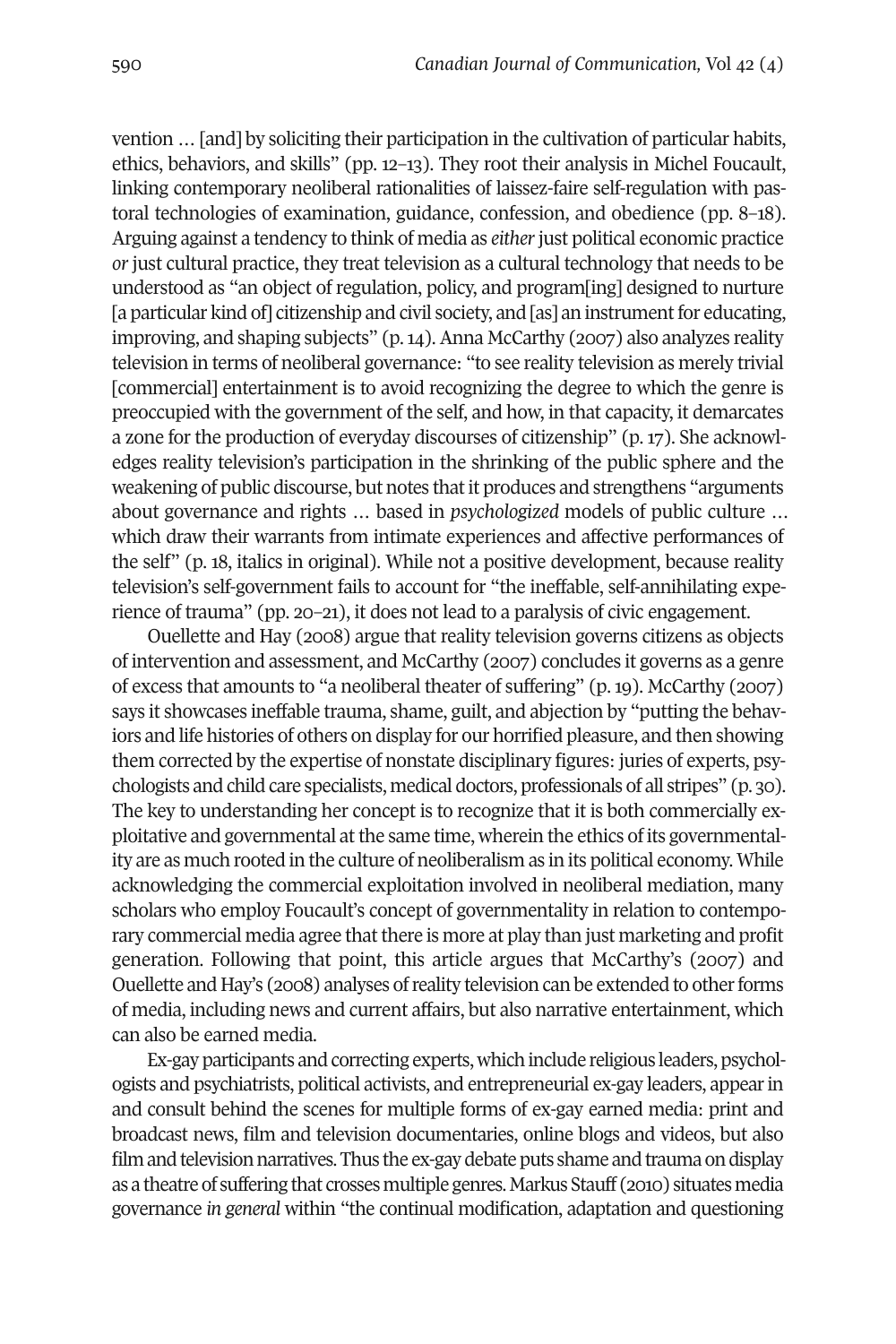that characterizes governmental politics" (p. 266) because the common goals of *all* media, including narrative fiction, "consist not in representing reality but in modifying it" (p. 263). Juxtaposing approaches that centre "on the standardizing effects" of mass media with a governmental approach, he "locates the 'politics of media' on the level of problematizations and thus on the level of multiple strategies" (p. 274) that integrate "discursive reproductions and…media-technological practices…into governmentalrationalities" (p. 278). These rationalities are frequently commercial in nature, operating to sensationalize controversy for the purpose of producing profit, but they also allow for alternative and competing governmental points of view from journalists, producers, and even narrative story writers. In the ex-gay debate suffering is lifted from the individual circumstances of ex-gay lives, generalized in both news and dramatic form, and presented back as stories that bothexploitthat suffering for commercial gain*and* operate as ethical interventions. Earned media being the fuel that drives ex-gay coverage may have impoverished reasoned deliberation in this debate, but it is still characterized by competing governmental interventions thatmodify the debate beyond just encouraging the buying and selling of commodities in a marketplace. This article demonstrates this by first tracing a shift in the governmentality of journalistic ex-gay earned media and then by addressing the governmentality of narrative ex-gay earned media.

#### **The governmentality of journalistic ex-gay earned media**

On May 18, 2012, the *New York Times* published a front page article entitled, "Psychiatry Giant Sorry for Backing Gay 'Cure'" (Carey, 2012). It concerned Dr. Robert Spitzer officially retracting his 2003 study and apologizing to the gay community. Spitzer confessed that his study's methodology was as flawed as all the academics and activists said it was at the time (Drescher & Zucker, 2006). Yet this was only one in a frenzy of media reports on Spitzer's retraction (see Garcia, 2012; Harris, 2012; HuffPost Gay Voices, 2012).<sup>[4](#page-16-3)</sup> Initiated by an article published a month earlier by Gabriel Arana (2012) in which Spitzer offered his apology in an interview, the frenzy lasted at least until July 2012 (Eckholm, 2012), although it was still receiving media attention as late as September (Bloch, 2012). Interest was strong because, in addition to legitimizing conversion therapy ten years earlier, Spitzer is considered to be the father of post-psychoanalytic psychiatry for his rewriting in the 1970s of the psychiatric "bible," the *Diagnostic and Statistical Manual of Mental Disorders* (Shorter, 1997); *and* he was responsible for heading the psychiatric committee that declassified homosexuality as a mental illness in 1973 (Bayer,1987 [1981]).In 2001these facts allowed ex-gay apologists to claim a famous atheist psychiatrist and gay rights hero now supported the movement (LeBlanc & Spitzer, 2005; Olsen, 2001; Roberts, 2001). In 2012 they allowed for a very public retraction of the most well-known and well-publicized ex-gay study. However, even though the 2012 Spitzer frenzy was the result of an article published that year, both the article and the earned media it generated were the long-term result ofthe combined effects ofthe 1998 ad campaign and 2001 promotion of Spitzer's study. Both are described in detail in Arana's (2012) article, and media interest in the topic has been relatively constant since Spitzer's study, even as it has increasingly turned negative. When we add the long list of narrative popular culture depictions discussed below, we can see a picture of a sustained generation of ex-gay earned media.<sup>[5](#page-16-4)</sup>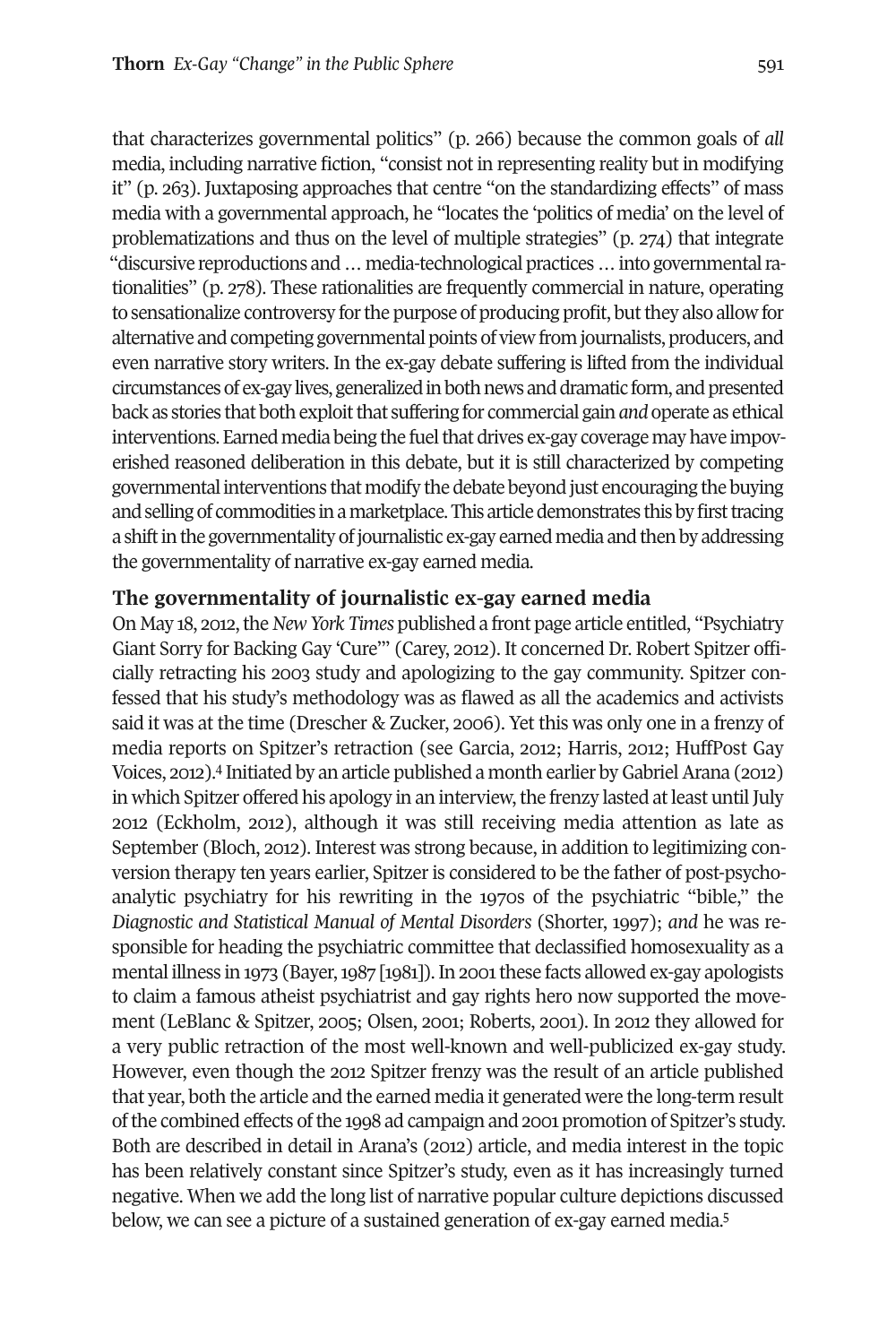The frenzy surrounding Spitzer's apology is a noteworthy example of the ex-gay movement losing control of its earned media. Arana's (2012) initiating article mostly recounts his own unsuccessful attempts to change his orientation but includes an interview with Spitzer. There, Spitzer explains how he requested that the *Archives of Sexual Behavior,* the journal that published his study, retract it, but the journal declined. Spitzer asked that Arana publish the retraction instead. That led to a lengthy report on MSNBC by Rachel Maddow (Maddow & NBC News, 2012a). When the story was picked up by several mainstream media outlets (see above) and online blogs (Gonzales & Burroway, 2012; Throckmorton, 2012; Towle, 2012), it inspired Spitzer to write a second letter to the journal requesting a retraction. Although his letter was leaked to the gay rights website *Truth Wins Out* (Becker, 2012), it was only after the *New York Times* article that it was published by the journal as an official retraction (Spitzer, 2012). Meanwhile, news of the apology continued to circulate, leading to the radio documentary "Spitzer's Apology Changes 'Ex-Gay' Debate," which aired on National Public Radio (NPR) (2012), and finally, several months later, to another radio documentary, "Straightening the Record: A Doctor's Apology" (Bloch, 2012), which aired in Canada on the Canadian Broadcasting Corporation (CBC). The apology continued to be referenced in coverage of other ex-gay events, such as the banning of exgay therapy for minors in California (Levs, 2012; Pappas, 2012), the closing of Exodus following an apology from Exodus President Alan Chambers (Norton, 2013), and a confession from former ex-gay spokesperson John Paulk that he is still gay (Schlanger & Wolfson, 2014).

One aspect of the movement losing control of its media is very noticeable in the Spitzer coverage: there are almost no pro-ex-gay voices included. Even up to 2011, it was common for ex-gay representatives to be interviewed in addition to opponents. For example, in two *New York Times* articles published a year before Spitzer's apology, ex-gays were given a voice and treated with some begrudging respect (Denizet-Lewis, 2011; Swartz, 2011). But since the apology, journalists almost exclusively voice the progay side, either shutting ex-gay spokespeople out or challenging them directly. In a CNN News (2012) segment on the banning of ex-gay therapy for minors that aired six months following Spitzer's apology, the anchorwoman, Brooke Baldwin, interrupted ex-gay therapist David Pickup twice with contradicting quotes from the Governor of California and the American Psychological Association, and then allowed CNN's senior medical correspondent to further challenge him. The interview degraded into a shouting match with Baldwin insisting, "Sir, with all due respect, this is my show," later adding, "you don't ask *us* questions!"

In the past journalists did not usually challenge ex-gay advocates themselves, but invited pro-gay advocates to challenge them instead. [6](#page-17-0) This shows a clear shift in how the ex-gay topic is covered now that Spitzer has rejected his own study, a shift that works against the goals of the movement. However, this shift actually began shortly after the media frenzy surrounding Zach Stark. The earned media generated from that event highlighted a number of problems with how the ex-gay movement treated its participants, especially its teenage participants, but also brought to the forefront psychological studies published after Spitzer's that challenged his conclusions and demon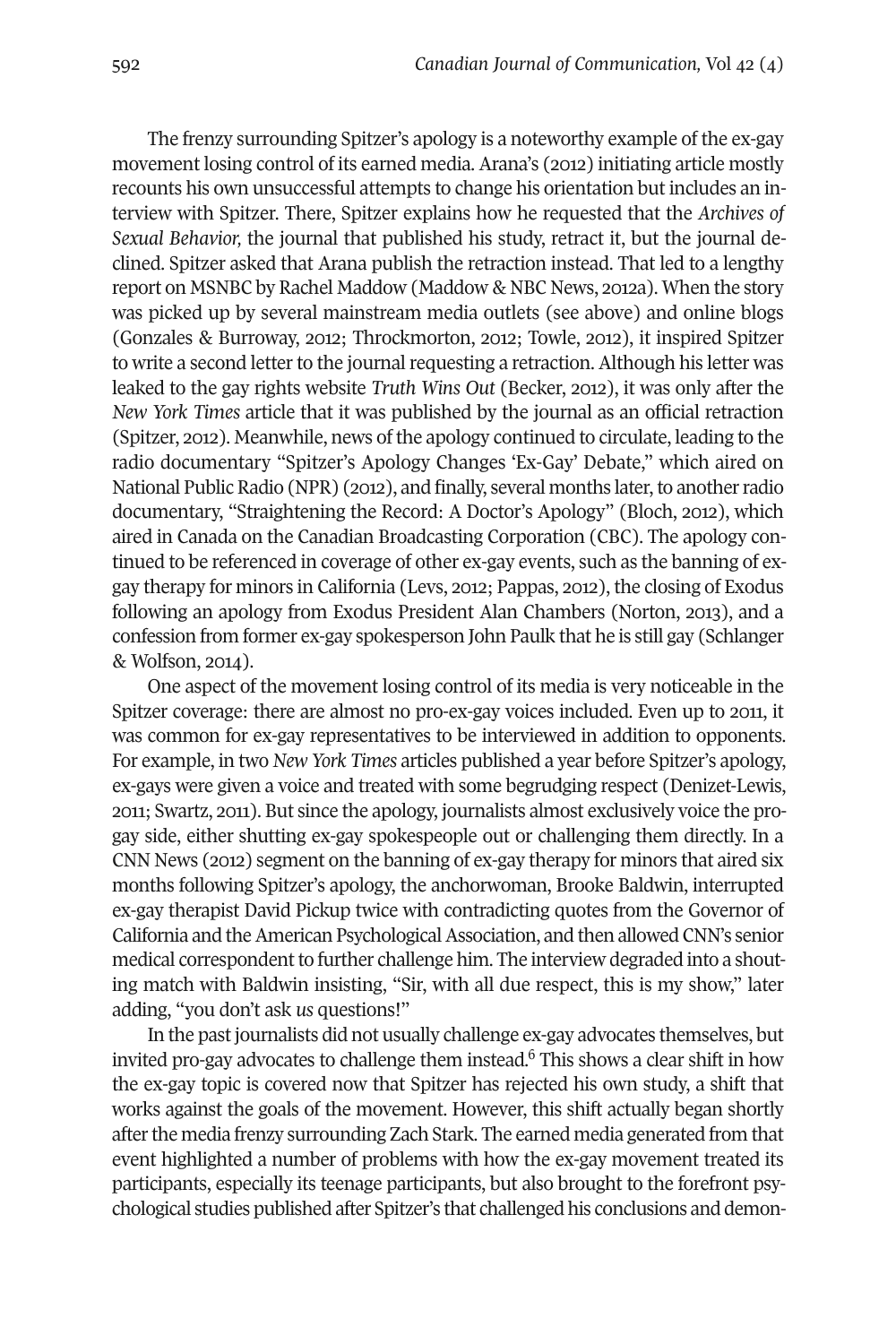strated the possible harmful effects of "change," including reports of self-mutilation and suicide (Beckstead & Morrow, 2004; Shidlo & Schroeder, 2002; Weiss, Morehouse, Yeager, & Berry, 2010). Indeed, reports of harm are common from people leaving the movement, and after the Stark controversy the media began paying more attention to that issue (Borger, 2005; Cloud, 2005; Lafsky, 2009). Nevertheless, it was not until Spitzer repudiated his own study that most mainstream media began rejecting ex-gay claims outright, even if a certain level of deliberation has operated in the movement's earned media since the Stark controversy.

Whether some reasoned deliberation breaks through or not, exaggeration, simplification, and the exploitation of controversy are definite problems with how media operates in a commercial system. In the first few years of the ex-gay debate, the convergence of paid, owned, and earned media allowed Christian Right leaders and the ex-gay movement to deploy often inaccurate or highly contentious religious, scientific, and political discourses to temporarily legitimize not just the "science" of ex-gay change but also the politics of a "love the sinner, hate the sin" antigay ideology (Fetner, 2005). However, now that the movement has lost control of its earned media, exaggerated claims and simplified narratives promoting "misrepresentative interpretations of complex issues" (Lund & Renna, 2006, p. 289) are also the purview of those who oppose ex-gay change.

Lund and Renna (2006) analyze ex-gay earned media in terms of a tendency to emphasize conflict and controversy over objective science, suggesting profitable controversy is why earned media worked in favour of the movement at the time. They explain how coverage of the ad campaign and Spitzer's study was "framed by antigay political groups and gay organizations that faced off in a series of televised debates … provid[ing] sets of dueling quotes for newspapers" (p. 286) with "the near-complete absence of objective scientific voices [in] the discussion" (p. 287). In the process, Spitzer's qualified conclusion, that some ex-gays change but most do not, was reported as a clear assertion that change is possible, and concerns with the study's methodology were ignored. However, even though ex-gay earned media no longer operates in the movement's favour, it is still characterized by an emphasis on conflict and controversy and a manipulation of science.

Consider Arana's article about Spitzer and a television report by Rachel Maddow (Maddow & NBC News, 2012a) that followed. As part of his history of conversion efforts, Arana (2012) makes an inaccurate claim about the use of aversion therapy, while also inaccurately describing the procedure:

As a consequence of [declassification], extreme forms of reorientation therapy—aversion therapy involving electrocution or nausea-inducing drugs, for instance—had stopped being used. A small group of therapists continued to practice talk therapy that encouraged patients to see homosexuality as a developmental disorder, but they remained on the fringe. (para. 19)

Maddow makes a similar claim: "The antigay we-can-cure-you folks did stick around for years, for decades even, but frankly they were on the fringes of quackery, of pseudoreligious, pseudo-medical antigay politics" (Maddow & NBC News 2012a). In truth,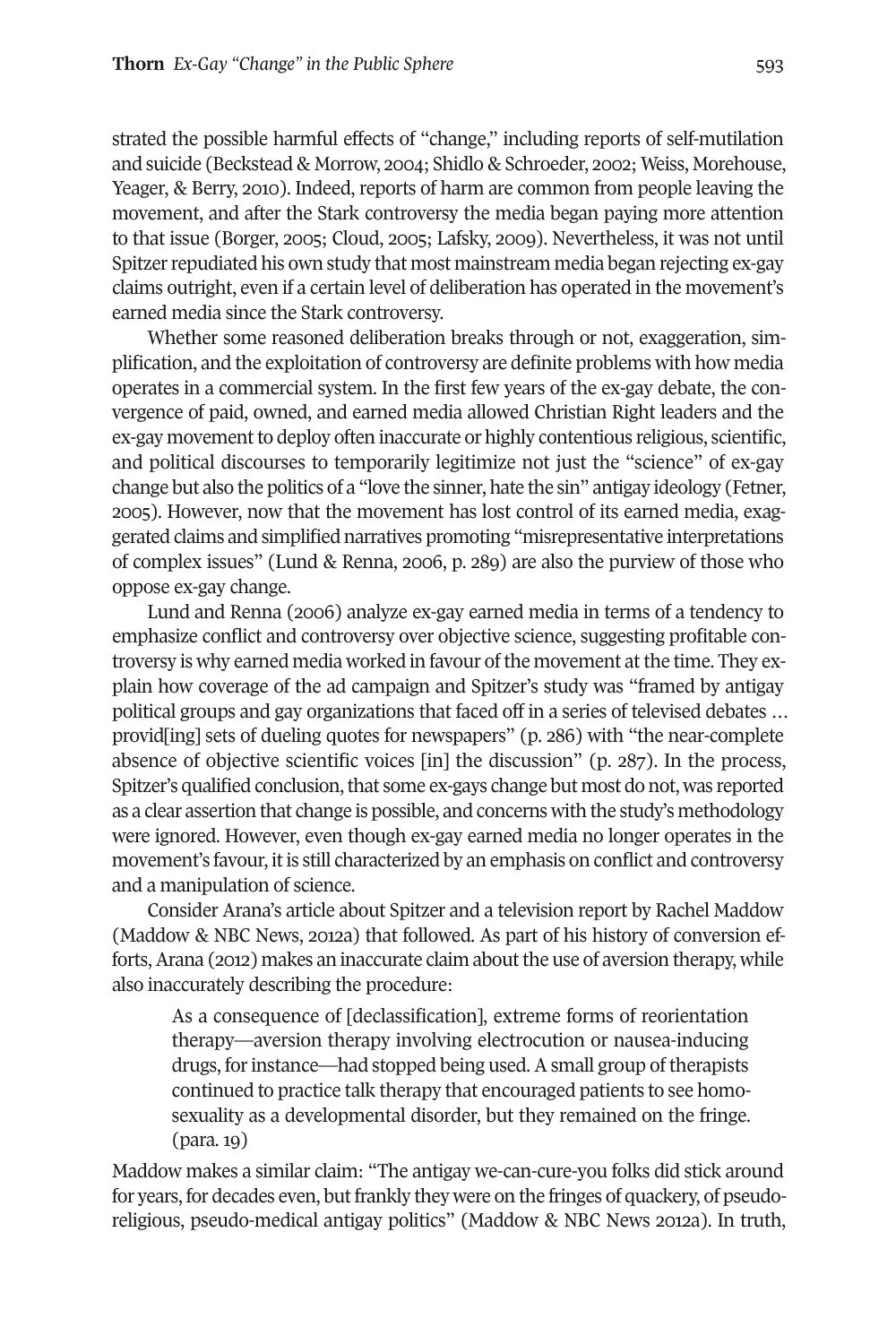aversion therapy and other forms of gay-to-straight therapy were practised by many psychiatrists and psychologists outside the ex-gay movement well *after* declassification (Bayer, 1987; Thorn 2014). In fact, declassification did not marginalize conversion therapy to the dustbins of quackery until nearly two decades later. Between 1970 and 1990 there was no mainstream agreement on the topic, and conversion therapies even continued to be described and promoted in many psychology textbooks (Thorn, 2014). Also, while aversion therapy *sometimes*involves the use of a small electrical charge to create discomfort, it never involves significant electrocution: aversion therapy is not electroconvulsive therapy.<sup>[7](#page-17-1)</sup> It is doubtful Arana purposefully means to equate the two, but his choice of language and failure to clarify what he means by "electrocution" obscures the science and creates confusion.

Bisexuality and sexual fluidity are also misrepresented in ex-gay earned media, a problem first highlighted by Lund and Renna (2006). In the first decade of the debate, failing to address bisexuality resulted in silence on something that might have helped explain some examples of conversion. Initially the omission worked in the movement's favour. Today the tendency to ignore sexual fluidity continues, but now it serves to promote the idea that sexual orientation is entirely biological and fixed, a primary argument deployed against ex-gay claims.

In the NPR (2012) radio documentary about Spitzer's apology, the subject of sexual fluidity is raised, but not by the broadcast producers or scheduled guests on the show. Rather, it comes from a call-in listener who identifies himself as a straight therapist working with same-sex attracted patients: "There's a tendency to paint this as a black and white thing when the research also shows very clearly that sexuality is not a static thing." He describes a spectrum between gay and straight that many fluctuate on, as well as the current bias in psychology to assume all people who experience same-sex desire are necessarily gay. However, invited NPR guest Benedict Carey (the science writer who wrote the *New York Times* article on Spitzer's apology), suggests that argument may be a slippery slope. Acknowledging there is some evidence of fluidity in women, he states there is little "zig-zagging back and forth" for men.

Carey is both correct and incorrect. Yes, there is more statistical evidence of fluidity in women than men (Weiten & McCann, 2010), but that is different from saying male sexuality cannot be fluid. The truth is, nobody knows what causes anyone to have any kind of sexual orientation, and nobody knows how or why it may or may not change (Weiten & McCann, 2010); a point even made by Dr. Jack Drescher, a critic of ex-gay therapy, on Wayne Besen's gay rights website (Besen & Drescher, 2008) even though Besen (2003) promotes the view that homosexuality is innate. It is significant that sexuality fluidity is addressed in the NPR documentary, but it is only addressed because of a random caller; and Carey, as the invited guest, dismisses that perspective.

Given Habermas' (2006) analysis of media, it should not be surprising that science would be oversimplified in commercial media. However much accuracy and objectivity are stated goals of journalism, there is ample evidence that in media the commercial interests of addressing a public conceived of as consumers trumps the social needs of informing a public conceived of as citizens (Skinner, Compton, & Gasher, 2005). That has only worsened under neoliberalism (McChesney, 2008). However, as the debate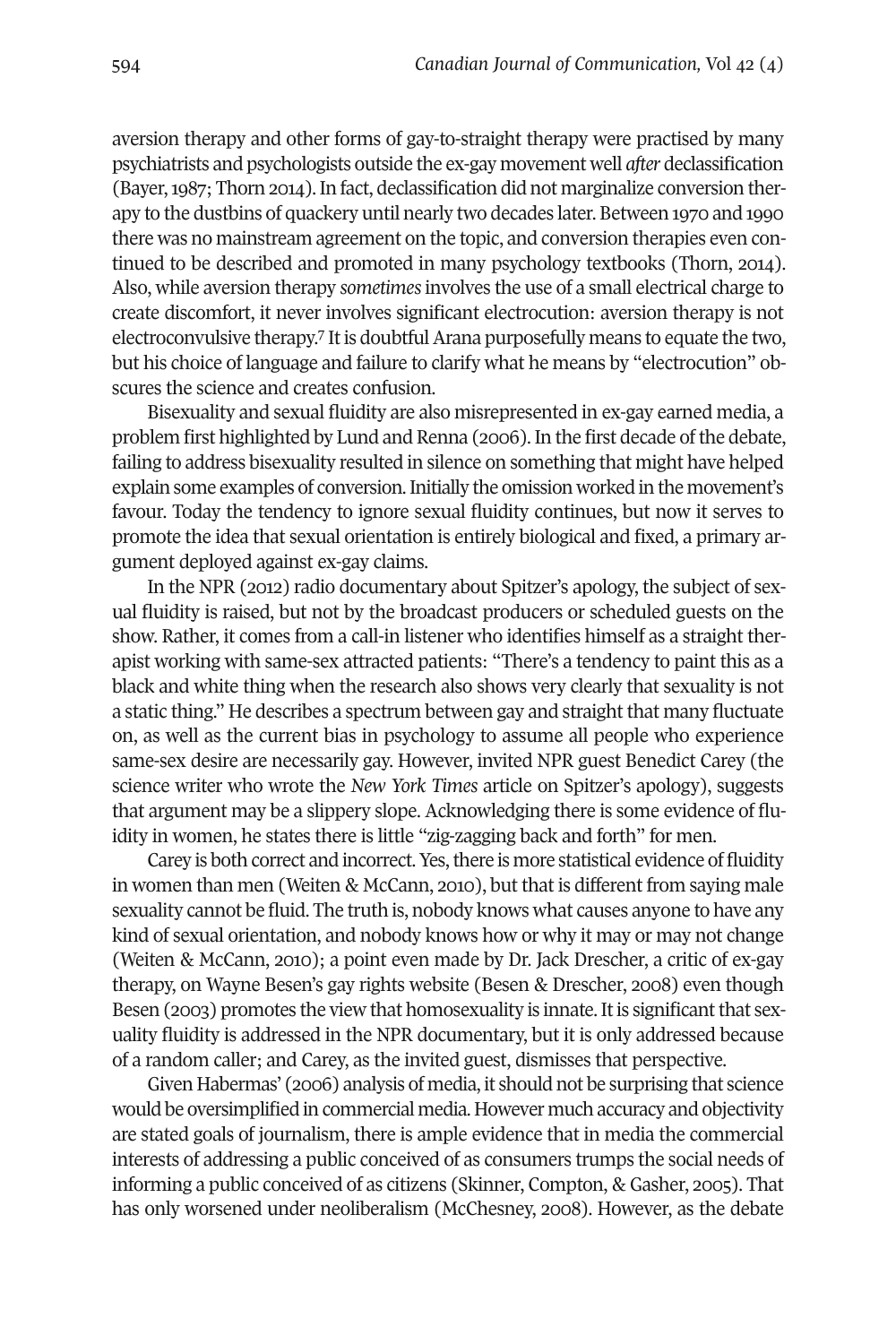over bisexuality in the NPR documentary shows, even when science is oversimplified, it is still possible for some reasoned deliberation to occur. Also, as Patti Valkenburg, Holli Semetko, and Claes de Vreese (1999) point out, there are other imperatives influencing the framing of commercial media stories, including responsibility frames, wherein producers attribute responsibility for a social problem to a particular group so as to suggest a target for potentially solving the problem. Indeed, many media producers now work to expose ex-gay therapy as harmful, blaming those who offerit and actively arguing they should stop. That does not justify misrepresentations by opponents of the movement any more than it does by proponents, but it does complicate narratives that see only economic interests at play in the neoliberalization of popular culture. It demonstrates a shift that shows a certain kind of reasoned deliberation is still at play. Initially journalistic ex-gay earned media focused on the possibility that sexual orientation could be changed, thus situating the discussion within a responsibility frame of personal choice. Now the focus is on inefficacy and the possibility of harm, thus situating the discussion within responsibility frames of consumer fraud and public health (see note 3 regarding ex-gay consumer fraud).

#### **The governmentality of narrative earned media**

An analysis of how narrative earned media operates in the ex-gay debate as a neoliberal theatre of suffering can further show that some reasoned deliberation is still at play in this controversy. While McCarthy (2007) limited her use of the metaphor to reality television, it can also be applied to narrative fiction. Yet it is still worth beginning with reality television because it too is a form of narrative. Of course, reality television is a highly commercial genre that seldom *appears*to operate within a responsibility frame; but if we follow Ouellette and Hay (2008) and McCarthy (2007), it can be seen to operate with its own kind of psychologized, market-based interventionist responsibility frame. The ex-gay debate intersects with reality television most notably when participants appear on sensationalist daytime talk shows such as *The Montel Williams Show* (Williams & Letnom Productions, 2007) and *The Tyra Banks Show* (Handprint Entertainment & Bankable Productions, 2007) to confess their ex-gay struggles. But there were also two one-episode reality television "documentaries" that aired on TLC in 2011 and 2015: *Ted Haggard: Scandalous* (TLC & Relativity Television, 2011) and *My Husband's Not Gay* (TLC & Hot Snakes Media, 2015). The first focuses on the reformation of evangelical Christian preacher Ted Haggard, who was caught smoking crystal meth with a gay prostitute in 2006 and then entered an ex-gay program. The second showcases three heterosexually married Mormon ex-gays, their wives, and a new man joining their group trying to find a wife.

Both programs focus on intimate familial experiences and performances of the self that draw on shame wherein the participants are presented as objects of assessment from which audiences can learn. In *Scandalous* (TLC & Relativity Television, 2011) Haggard is presented as a loving family man ashamed of his past behaviour who now channels his shame and guilt into helping others. He and his family work to build a place of worship in their barn that accepts anyone, even gays and lesbians; yet they still expect the sacrifice of sin within a heteronormative family-oriented context, and they expect others to help themselves. At one point Haggard and his wife rush to a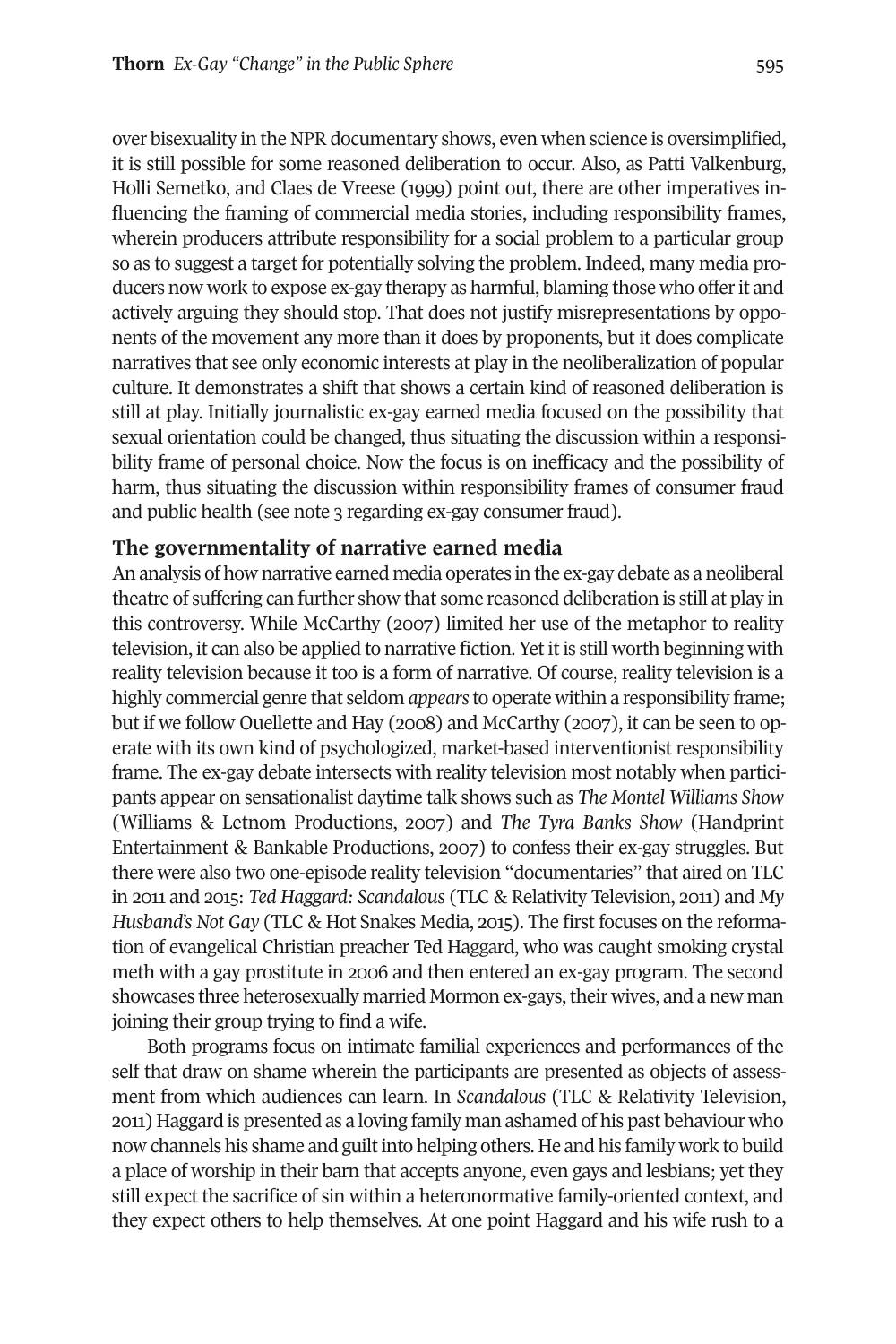park to help a meth-addicted woman in clear distress. Haggard asks her, "If I decide to go to work for you, are you going to work for yourself?" His emphasis on facilitating self-help shames the woman into taking responsibility for her own behaviour, but it also mirrors his shame of having to take responsibility for his own drug use and "sinful" homosexual behaviour. *My Husband's Not Gay* (TLC & Hot Snakes Media, 2015) privileges the choice to be straight as primary, but allows a governmentality of shame to operate under the surface. When the non-married member is set up on a blind date, he arrives at a difficult moment when he must confess to his date that he is attracted to men. The audience is situated to sympathize with his struggle and have compassion forthe shame he experiences, but also to accept the advice of his ex-gay peers that he needs to work to change himself.

Both of these examples operate just as McCarthy's (2007) analysis would suggest. They put the behaviours of participants struggling with same-sex desire on display as traumatic neoliberal performances ofthe self forthe entertainment of others. But both programs operate primarily within a pro-ex-gay context: it is same-sex desire that is being corrected and modified, which gives credence to the movement at a time when it had lost control of most other forms of its earned media. However, there were outcries against both programs by pro-gay advocacy groups, especially against *My Husband's Not Gay* (TLC & Hot Snakes Media, 2015), which ensured the programs were not renewed as multiple-episode series (Boardman, 2015; Bolles, 2015; Underhill, 2011; Variety Staff, 2015). TLC tried to capitalize on the ex-gay controversy but misjudged the extent to which media coverage had shifted away from accepting ex-gay claims. The responsibility frame the network situated the narratives within was not one that addressed efficacy or harm; it was a frame of personal responsibility, wherein individuals are expected to take responsibility for their own choices within a marketplace of moral alternatives. With respect to film and television narrative fiction, however, choice and personal responsibility were never really the issues. Similar to recent journalistic earned media, ex-gay narrative fiction focuses on issues of efficacy and harm. Except unlike journalistic earned media, which only began to turn against the movement after the Zach Stark controversy, ex-gay narrative media has been almost exclusively negative since *before* the 1998 ad campaign.

In a 1995 episode of the HBO sketch comedy show *Mr. Show* (Cross, Odenkirk, Miller, & Moffitt, 1995), a fictional televangelist host (Bob Odenkirk) of a Christian talk show called Good News interviews the ex-gay founder of a fictional ministry called Overcome named Burton Quim (David Cross). In the sketch, fictionalized footage from a decade's worth of Quim's appearances on*GoodNews*is aired to show his long journey in and out of the movement. For each appearance, there is corresponding footage of him drunk at all-male sex parties. Neither the televangelist nor Quim seem concerned about his lapses (they are the ones showing the footage) because each time he returns, Quim confesses with shame that he is "now whoGod wants me to be" and his terrible lapses "into homo*sin*uality" are explained as "slips into temptation" caused by the "unrelenting homosexual cabal."After showing a clip from Quim's last appearance, in which he turns to the camera to let his struggling gay Christian audience know they are "making a choice, a terrible, terrible choice," the televangelist explains that next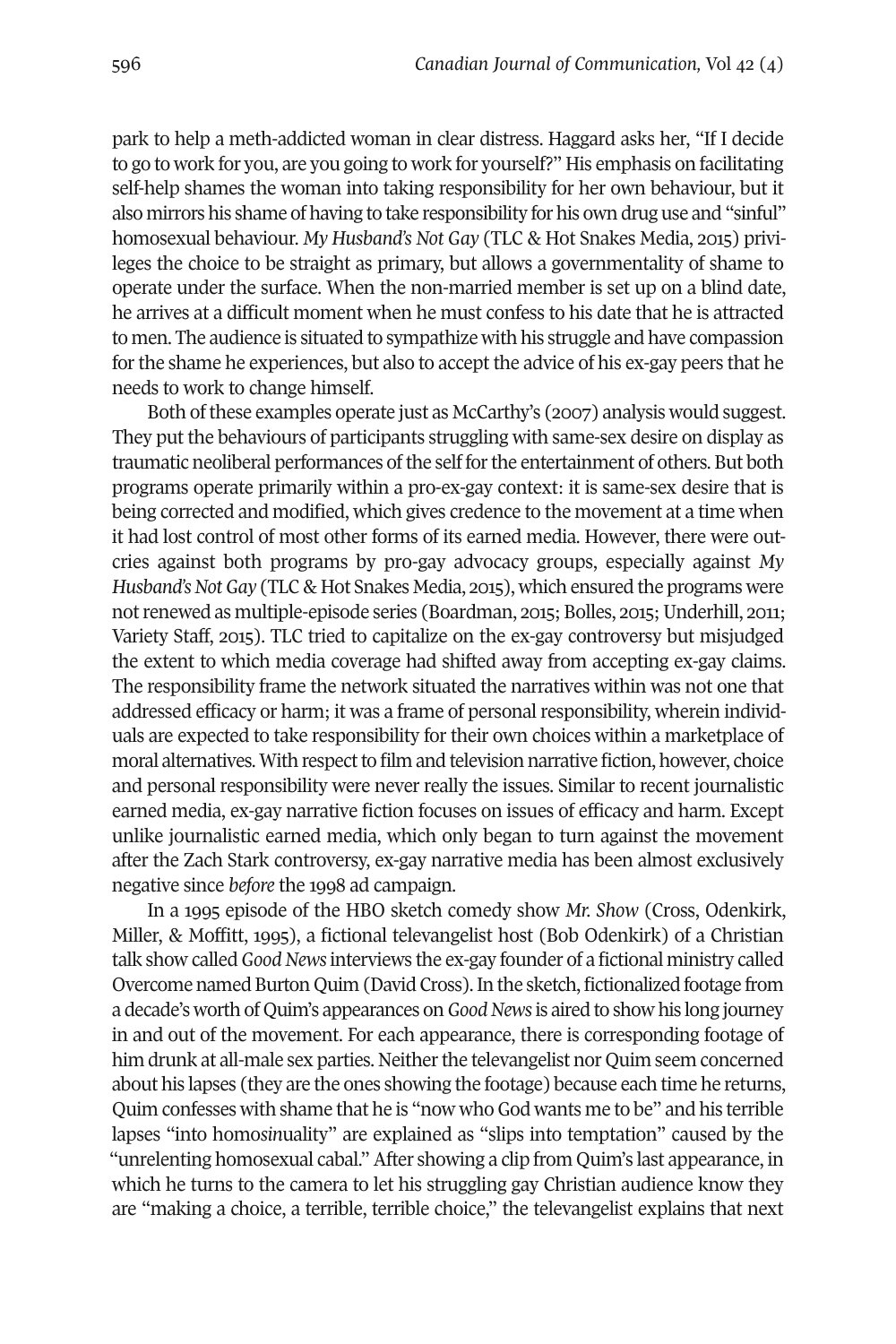Quim will tell them about his most recent gay lapse as well as "the lapse he has planned for August, which should take him to Rio de Janeiro."

The sketch is funny, but it is also a surprisingly credible account of ex-gay "change." It spoofs the process as one of extreme denial, but also represents a common ex-gay struggle in which the self works on the self to change the self as lifelong confessional labour with frequent setbacks, a process I discuss in my dissertation (Thorn, 2015). Were it not for the ridicule, one could almost see it as a positive depiction of a struggling but hard-working heterosexual entrepreneurtrying to get his sexual enterprise offthe ground after years of false starts. Yet the show's governmentality is one of mockery, as is the governmentality of *But I'm a Cheerleader* (Peterson, Babbit, Sperling, & Creel, 1999), the film referenced in *This Is What Love in Action Looks Like* (Fox & Adelman, 2011). *Cheerleader* is the satirical story of a lesbian teenager (Natasha Lyonne) forced into an ex-gay program. When referenced in *Love in Action*, a friend of Stark explains, "What I didn't realize is how accurate the movie was." Although an absurd, campy comedy, *Cheerleader* predicted the reality of Stark's ordeal by more than half a decade. And even though both were produced before the ex-gay ad campaign, together *Mr. Show* (Cross, Odenkirk, Miller, & Moffitt,1995) and *Cheerleader* heralded a proliferation of fictional depictions produced afterthe campaign that operate alongside and in tandem with the numerous documentary, news, and current affairs reports in print, broadcasting, and online; however, the fictional depictions intervene more forcefully, offering devastating critiques of the movement. Whereas TLC's ex-gay programs operate governmentally as ethical demonstrations of neoliberal self-care within an apparent proex-gay context, most fictional depictions operate as ethical demonstrations of shame that show how *not* to take care of oneself. [8](#page-17-2) Although the shame depicted belongs to fictional characters, it represents the real shame that pervades the movement. It is the *general* shame of being ex-gay, and the harm caused by trying to change, that is put on display in narrative popular culture for our entertainment; and itis the writers and producers who offer the behaviour correction by demonstrating to the audience the ridiculousness of being ex-gay.

The Christian Right organizations that planned the ex-gay ad campaign must have failed to consider the impact of fictitious accounts of their cause, prime examples of the kind of hijacked earned media their efforts would generate in addition to news and current affairs coverage. They failed to recognize the significance of the fact that just a few years after the subsiding of the AIDS crisis (Centers for Disease Control and Prevention, 2001), after mainstream psychology accepted homosexuality as a normal variation of human sexual response (Thorn, 2014), and after marketing geared at gays and lesbians (primarily gay white males) came to be seen as profitable (Gluckman & Reed, 1997), a for-profit commercial representation appeared on HBO ridiculing the movement, not just for laughs but also for subscriber fees. As an early strike against the movement, *Mr. Show* (Cross, Odenkirk, Miller, & Moffitt, 1995) generated income and profit for media producers by capitalizing on something controversial, but it also intervened ethically to try and modify perceptions of the issue. The fictional depictions inspired by the ad campaign continue that intervention.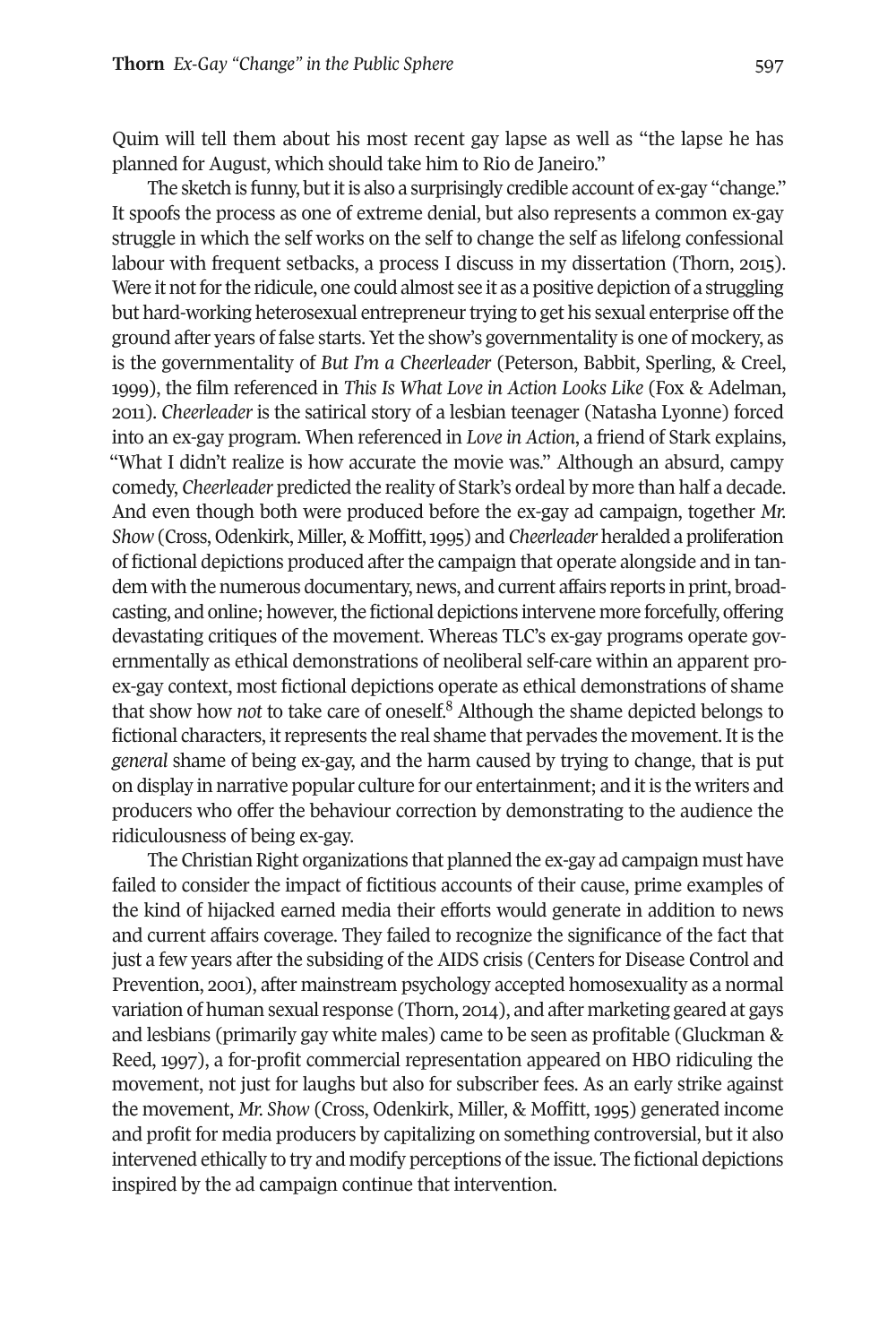The extent to which negative fictional depictions critique the movement, and in what way, varies. Many, especially those in comedic narratives, are short and operate as punch lines. In an episode of *Malcolm in the Middle* called "Lois vs. Evil" (Amiel, Begler, & Holland, 2000) a teenage boy, Francis (Christopher Masterson), pretends to be gay to seduce a teenage girl. Later he is tricked into ex-gay group therapy at a local church by the girl he had hoped to sleep with. The transition from Francis nearly "getting the girl" to ending up in therapy is a fast, hard cut to a short but funny scene in which he sits bewildered among a group of stereotypically gay youth listening to a fireand-brimstone preacher denounce homosexuality.Just as short and punchy is a scene from *Arrested Development*. In the episode "Notapusy" (Weiner, Dornetto, & Spiro, 2005), white collar criminal George Bluth Sr. (Jeffrey Tambor) is enlisted to deliver "startled straight" testimony at a town fair to criminally at-risk youth. However, he accidently enters a church-sponsored ex-gay "startled straight" tent. There, several young men, includingGeorge Sr.'s son-in-law, Tobias (David Cross), listen with rapt attention to his negative description of being imprisoned in close quarters with horny opportunistic men devoid of female affections.In both shows the scenes are short and never referenced again. Nevertheless, they promote a particular kind of selfhood through ethical demonstrations. The ethics of trying to change that which should not be changed are dismissed as idiotic, shaming those who try.

Short comedy sketches similar to *Mr. Show* (Cross, Odenkirk, Miller, & Moffitt, 1995) are common, appearing on *SaturdayNight Live* (Meyers & King, 2013), *TheDaily Show* (Stewart and Mad Cow Productions, 2007)*,* and *The Colbert Report* (Colbert & Busboy Productions, 2010).In Canada, on the CBC's *This Hour Has 22 Minutes* (Howell, Crawford, & Jones, 2010; Macdonald, Crawford, Jones, & Reynolds, 2009), there is a recurring sketch in which a flamboyantly gay "ex-gay" couple (Cathy Jones andGavin Crawford) comment on varies LGTBQ issues, including the It Gets Better Campaign and the adoption of a child by gay couple Elton John and David Furnish. The couple displays over-the-top, stereotypical gay behaviour as they reveal their true desires through a series of amusing Freudian slips and double entendres. Short "one-liner" comedic references are also frequent, appearing in shows such as *The Simpsons* (Swartzwelder & Moore, 2003), *Futurama* (Rowe & Chesney-Thompson, 2010), *Community* (Miller & Russo, 2010), *The Middle* (Brown & Koch, 2010), and *Archer* (Reed, 2011). In such cases, the governmentality is less about treating audiences as objects of intervention and more about exploiting the shame of being ex-gay as entertainment to keep non-ex-gay audiences laughing, but the movement is still represented as a joke.

Many more depictions, however, especially those in dramatic narratives, are sustained, in-depth critiques. Their governmentalities are more complicated, critiquing the movement thematically, intervening by "educating" audiences in strategic ways. Designed first to be entertainment, most are meant to be more than just commercial sensationalism. The *Law & Order* franchise (Eid & Makris, 2007; Fazekas, Butters, & Zakrzewski, 2003; Harbinson & Pattison, 2007; Petersen, DeNoon, & Fields, 2000) has depicted the movement several times, with its most focused narrative being a 2003 episode of *Special Victims Unit* called "Abomination" (Fazekas, Butters, & Zakrzewski,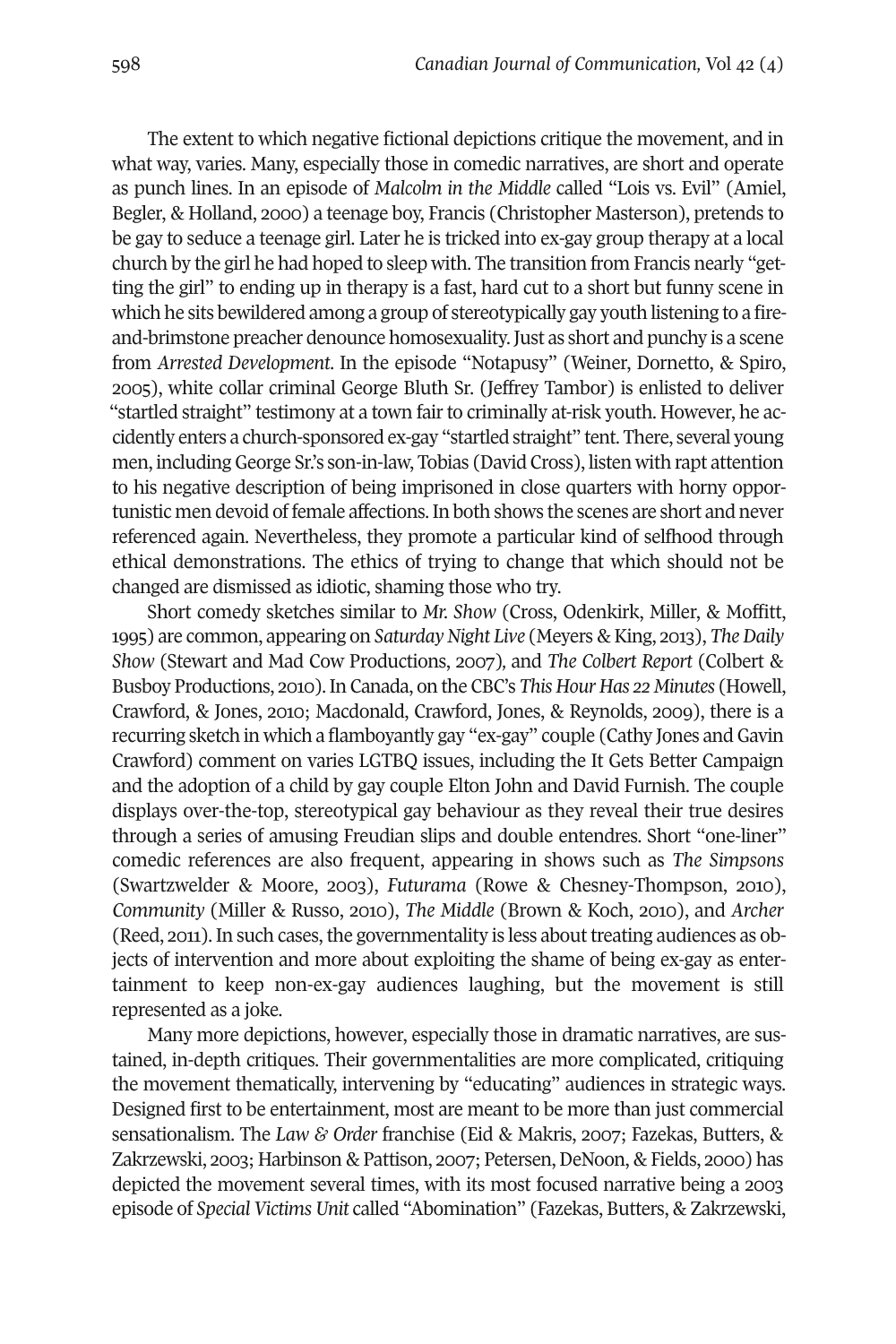2003). Beginning with a nod to the ex-gay ad campaign, the episode depicts an ex-gay ministry run by a couple (Andrea Cirie and Don Stephenson) who appear based on former ex-gay spokespeople John and Anne Paulk. Eventually the show focuses on a secular ex-gay therapist accused of murdering his son's gay lover. That therapist (George Segal) appears based on a co-founder of NARTH, psychoanalyst Charles Socarides (Moch, 2013). Although sensationalizing the controversy by connecting it to an ex-gay murder (something that has never happened), the episode's description of the movement's history and most well-known practice, reparative therapy, is mostly accurate. More important, the show addresses and explores thematically the shame and suffering that underlies the desire to change. That the episode so clearly mirrors real life further underlies how even fiction can operate in relation to McCarthy's (2007) neoliberal theatre of suffering; except here the exploitative governmentality also operates within a responsibility frame that questions the claims of the movement and blames it for the harm it has caused.

A2007 episode of *South Park* called "Cartman Sucks" (Parker, 2007) operates similarly. Paying homage to*ButI'm a Cheerleader* (Peterson,Babbit, Sperling,&Creel,1999) by having the character Butters (Matt Stone) forced into an ex-gay conversion camp, it portrays the anguish and suffering of young LGBTQ people brought up to believe their sexuality conflicts with God in an over-the-top, satirical manner meant first to entertain. At several points, pre-pubescent boys graphically commit suicide, but in exaggerated shock-humour style, with one boy shooting himself in the head at a group assembly. The use of exaggeration here is a satirical rhetorical device that is not expected to be taken too seriously. The writers and producers do not mean to suggestthat young boys are prone to publicly shooting themselves while participating in ex-gay therapy; but they do mean their depiction to dramatize real evidence of teen and adult ex-gay suicides and suicidal ideation (see Beckstead & Morrow, 2004; Shidlo & Schroeder, 2002; Weiss et al, 2010) so as to highlight it as a problem to be solved. Thus, in the manner of reality television, fictional narrative governance also intervenes to modify reality by example while simultaneously exploiting that intervention for commercial gain. Yet, in these cases, the governmentality is more sustained and reasoned.

Both *Law & Order* (Fazekas, Butters, & Zakrzewski, 2003) and *South Park* (Parker, 2007) question the claims of the movement and expose the harm it causes, but they do so without shaming individual ex-gays into taking responsibility for their own choices within a marketplace of moral alternatives. Nevertheless, both programs are commercial enterprises designed to make a profit in a marketplace of television choices, and both put psychologized ex-gay suffering on display as an ethical demonstration that shames the movement as a whole. They even do so in a way that suggests the ex-gay problem can be solved through the intervention of entrepreneurs within a neoliberal system: not in the narrative itself, but outside the narrative. It is the writers and producers ofthe shows who intervene to educate and correct, operating as creative entrepreneurs of the self who re-present the knowledge they have learned from research and behind-the-scenes expert consultants. However, a sustained critique ofthe movement in an episode of *Boston Legal* called "Selling Sickness" (Kreisberg, Brinkerhoff, & Bernstein, 2007) does introduce a neoliberal governmentality into the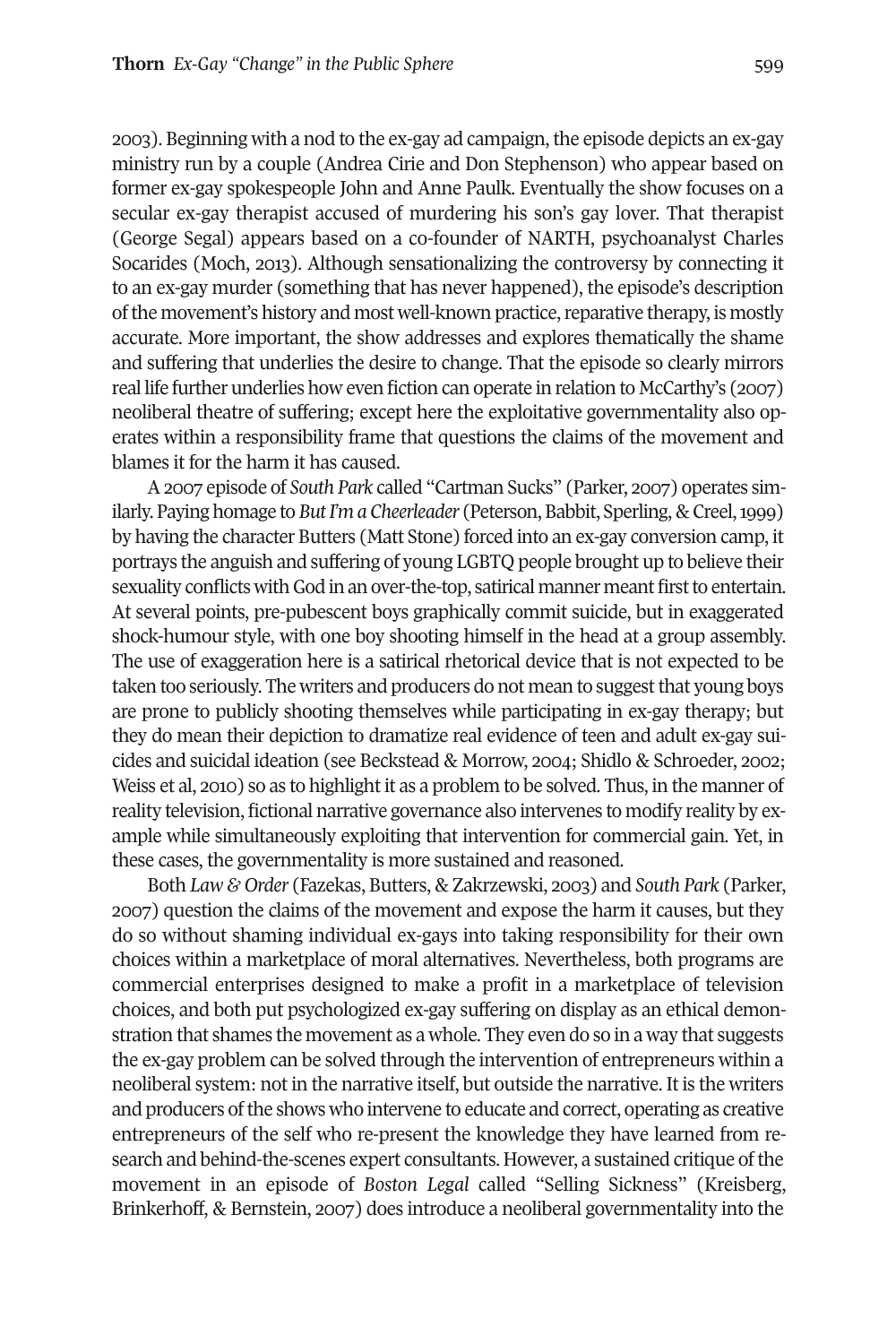narrative itself by focusing on the issue of consumer fraud, and it does so five years before a real consumer fraud lawsuit was actually filed against the movement (Brydum, 2015; also see note 3).

A 2013 episode of *Criminal Minds* called "Broken" (Dunkle & Teng, 2013) further underscores the level to which narrative fiction operates to exploit ex-gay suffering within a neoliberal system. In this case, however, the exploitation undercuts its own ethical governmentality. The episode focuses on the psychological damage inflicted on participants in a cult-like ex-gay residential program. One could argue this representation goes too far, as many ex-gay supporters have (Doyle, 2013; Kumar, 2013; Minor, 2013), especially because it is not satirical and thus cannot use comedy as an excuse for its extreme exaggeration. In the episode a former resident (Patrick John Flueger) becomes homicidal, and when his ex-gay program is raided by the SWAT team, its teenage victims are depicted as mindless automatons strapped into bizarre electric shock machines. Drawing in part on the Zach Stark controversy, the episode reproduces and extends some already discussed misrepresentations in journalism by depicting practices that have never been part of the movement proper, and by grossly exaggerating the "mindless" nature of participation. It also suggests ex-gay therapy is criminal over and above false representation and suggests that one of the harms of ex-gay therapy is murder. The ethical demonstration that ex-gay therapy causes harm is clear, but the spectacle of the portrayal suggests the exchange-value of sensationalized controversy outweighs the educative use-value of the demonstration. Thus *Criminal Minds* (Dunkle & Teng, 2013) obscures ratherthan highlights legitimate psychological problems associated with the movement and undercuts its own demonstration. Yet, it still showcases for our pleasure, trauma, shame, guilt, and abjection as problems to be solved through the intervention of creative entrepreneurs within a neoliberal system.

#### **Conclusion**

The ex-gay debate circulates via earned media and is rooted in a neoliberal marketing strategy. Devised by Christian Right leaders to change the nature of the debate surrounding homosexuality, it deployed a promotional campaign wherein advertising was used to colonize other forms of media content, especially news and current affairs, at no extra cost. However, there is dangerin generating earned media:1) it can be "hijacked," misunderstood, or simply opposed; 2) because itis tied to commercial media systems, it circulates most effectively when driven by conflict and controversy over reasoned deliberation; 3) it can be fictionalized and satirized in ways opposed to the goals of those generating earned media. Indeed, earned media designed to promote the ex-gay movement has backfired in the form of negative media that critique, problematize, and mock the movement, giving little credence to its point of view.

For nearly 15 years, news and current affairs tried to remain "balanced," but not so for film and television fiction. From the beginning, popular culture writers and producers resisted strategic attempts by Christian Right leaders to use the ex-gay movement to change the structuration of society's response to homosexuality. Now news and current affairs follow suit. The problem for those opposed to the movement is that commercialized conflict and controversy too easily translates into a neoliberal theatre of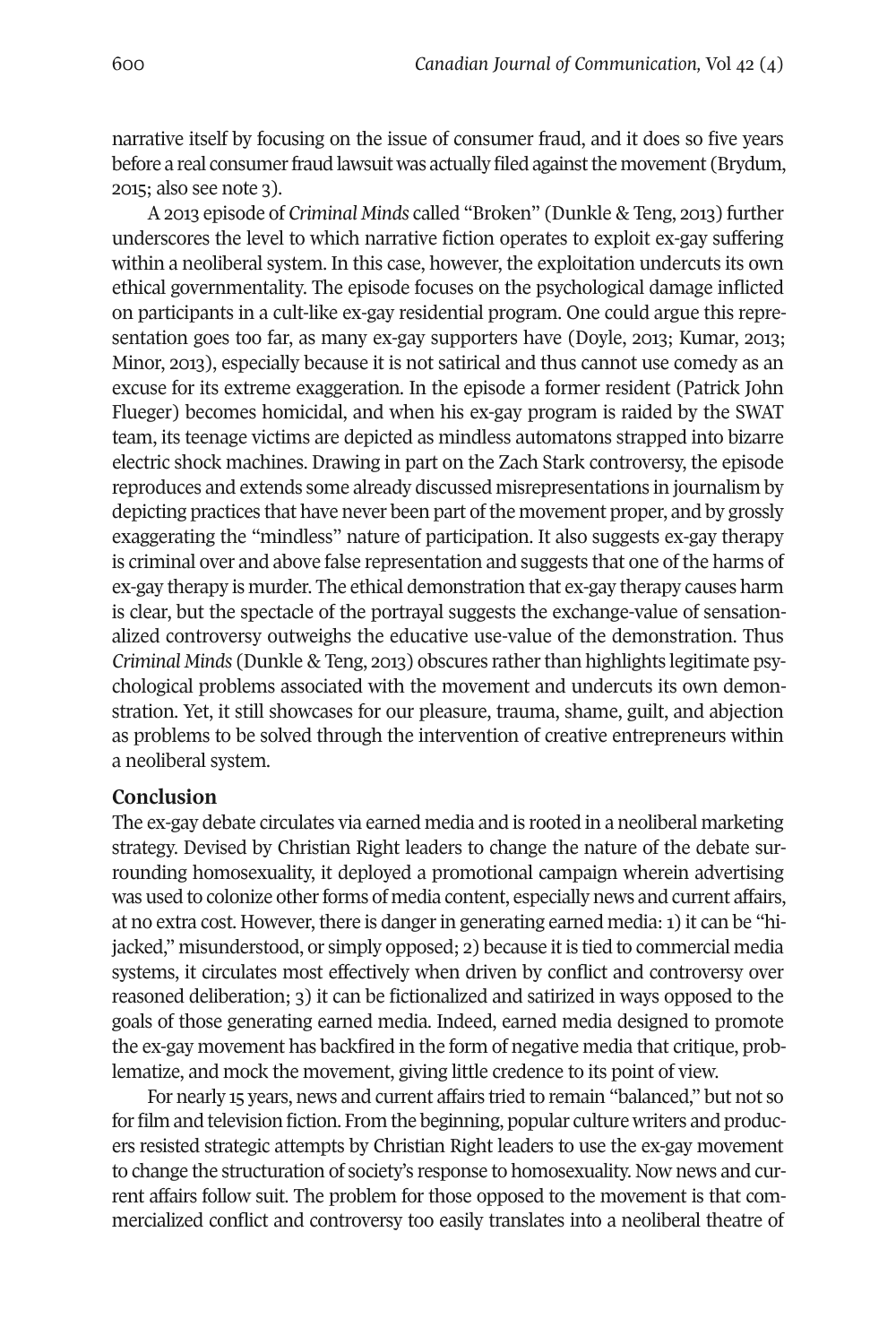suffering. This does not mean that all ex-gay media is necessarily exploitative at the expense of any positive form of governmentality; it means that whatever ethical governmentality is at play, it operates in part by putting suffering on display as entertainment in a context characterized and governed by market-based principles. Nevertheless, exgay communication circulating through marketing protocols and operating as a neoliberaltheatre of suffering has notled to a *paralysis* of civil society to engage with the issue, as Habermas' (2006) analysis of commercial media would suggest.

The ex-gay debate is still a debate and there are various perspectives at play within it. Some are more considered than others, but most participate because their investment extends beyond marketing and profit. That the debate is sensationalized and often devolves into misrepresentation is unfortunate, but it is still a debate that matters. The suffering put on display for our enjoyment is no less important to acknowledge even though it fuels advertising revenue and generates profit. Although the scope of this article does not allow for an analysis of ex-gay harm, evidence of harm is compelling regardless of how much it may be exaggerated by the neoliberal parameters that frame the debate. If one is willing to take the time to critically examine the ex-gay debate, it is still possible to identify and assess ex-gay efficacy and harm through some reasoned deliberation and to see that ex-gay change is seldom successful and often harmful.

#### <span id="page-16-0"></span>**Notes**

1. The groups are the Alliance for Traditional Marriage, American Family Association, Americans for Truth About Homosexuality, Center for Reclaiming America, Christian Family Network, Christian Coalition, Citizens for Community Values, Colorado for Family Values, Concerned Women for America, Coral Ridge Ministries, Family First, Family Research Council, Liberty Counsel, National Legal Foundation, and Kerusso Ministries.

<span id="page-16-1"></span>2. It is important to distinguish between conservative Christianity in general and the Christian Right as a collection of organized political factions. Conservative Christianity in the United States includes a wide variety of fundamentalist, evangelical, and conservative Catholic leaders and congregants, including media producers, but they do not operate as an organized entity and they are not always politically engaged. The Christian Right, however, is a collective of politically active evangelical, fundamentalist, and conservative Catholic advocacy groups and voting blocks that promote socially conservative causes at the government level. They came togetherin the late 1970s when several advocacy groups, including Jerry Falwell's Moral Majority, Pat Robertson's Christian Coalition, and James Dobson's Family Research Council, began strategically coordinating their activities (Besen, 2003; Fetner, 2001; 2005; Stephens & Giberson, 2011).

<span id="page-16-2"></span>3. They also argue ex-gay change is a harmful product falsely advertised (TWO, 2014), and a successful consumerfraud lawsuit was recently filed against an ex-gay ministry (Brydum, 2015). However, using consumer fraud as a weapon against the movement buys into the marketing of ex-gay change even if it turns that marketing against itself. It still accepts ex-gay participants as consumers in a marketplace, and it still relies on commercialized media systems to notify consumers of the harm of ex-gay fraud.

<span id="page-16-3"></span>4. CNN and Fox News were two of only a few who did not report on Spitzer's apology at the time (Rudman, 2012), but both reference it in later coverage (Levs, 2012; Pappas, 2012).

<span id="page-16-4"></span>5. In addition to the 2005 Zach Stark frenzy, there were two *New York Times* articles published a year before Spitzer's apology (Denizet-Lewis, 2011; Swartz, 2011);in 2010 journalist Ted Cox (2010) infiltrated an ex-gay retreat and published a scathing report; Rachel Maddow has devoted several shows to the topic (Maddow & NBC News, 2009; 2010; 2012a; 2012b), and in 2009 the American Psychological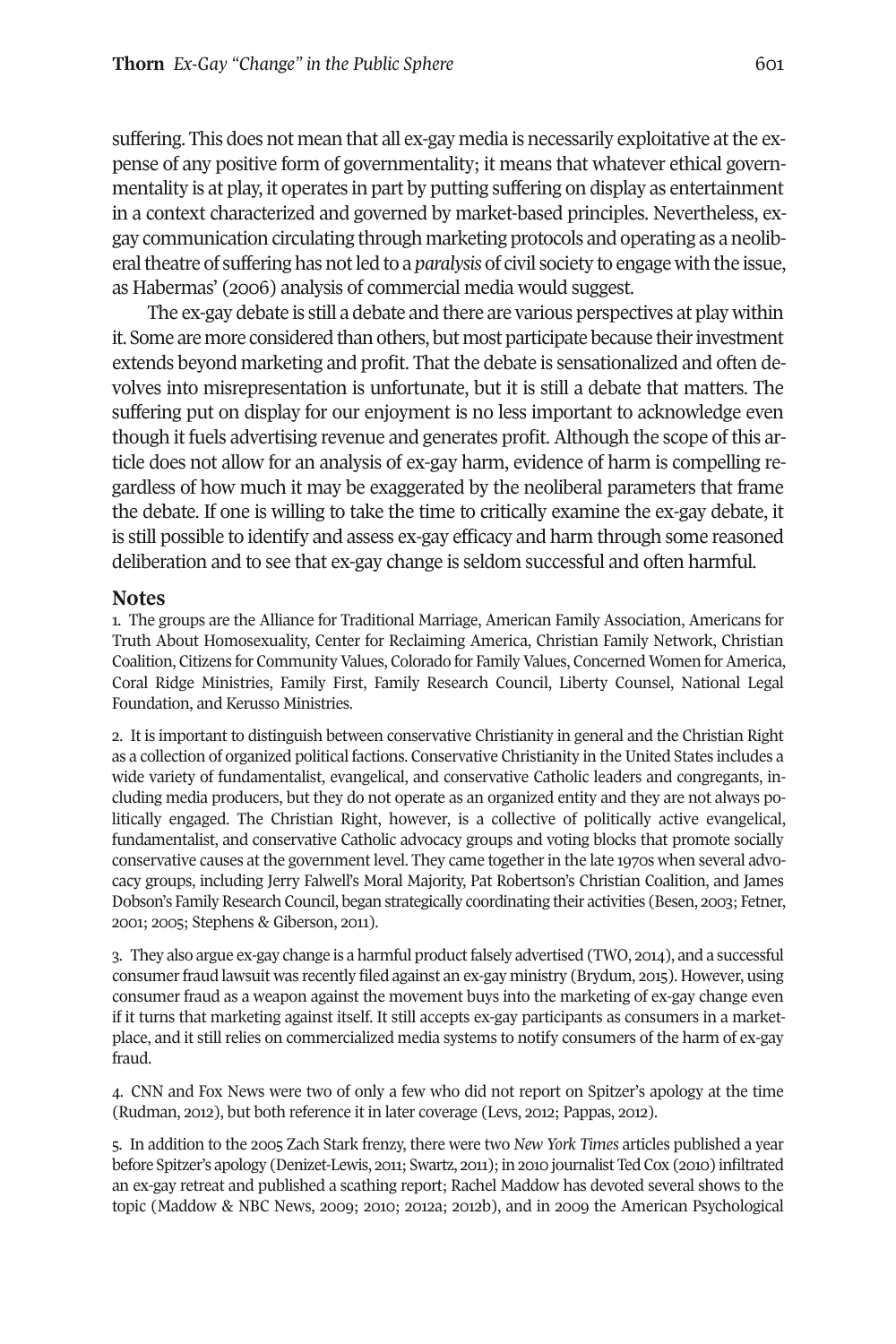<span id="page-17-0"></span>Association tabled a report on ex-gay therapy (APA Task Force, 2011) that created its own media storm (Associated Press, 2009; Broverman, 2009; Crary, 2009; Lafsky, 2009).

6. In 2010 gay rights activist Wayne Besen debated ex-gay spokesperson Peter Sprigg on CNN News (2010), but the anchor stayed out of the conversation. In 2011 Besen appeared alone on MSNBC News (2011) to discuss the controversy over then presidential candidate Michele Bachman's husband "secretly" offering reparative therapy at his clinic, butthe anchorinsisted the Bachmans had been invited to participate in the interview.

<span id="page-17-1"></span>7. Aversion therapy "is a behaviour therapy in which an aversive stimulus is paired with a stimulus that elicits an undesirable response" (Weitan & McCann, 2010, p. 671). The idea is to condition an automatic negative response to the behaviour being treated. Electroconvulsive therapy, however, "is a biomedical treatment in which electric shock is used to produce a cortical seizure accompanied by convulsions" (Weitan & McCann, 2010, p. 679).

<span id="page-17-2"></span>8. Fictional depictions do notjust appearin film and broadcasting. Since 2000 there have been atleast six novels, five critical (Da Sandra, 2015; Danforth, 2012; Isensee, 2000; Reardon, 2008; York, 2014) and one oddly celebratory (Godwin, 2007); and in 1999 there was a *Mad Magazine* spoof of the ad campaign (Berlo, 1999). The movement is also referenced in the video game *Grand Theft Auto IV* (TVTropes, n.d.), and former ex-gay Peter Toscano (who appears in multiple documentaries, including *This Is What Love in Action Looks Like*) wrote and continues to perform an off-Broadway play called *Doin' Time in the HomoNoMo Halfway House* (Toscano, 2014).

#### **References**

- Alliance for Traditional Marriage, American Family Association, Americans for Truth About Homosexuality, Center for Reclaiming America, Christian Family Network, Christian Coalition, Citizens for Community Values, Colorado for Family Values, Concerned Women for America, Coral Ridge Ministries, Family First, Family Research Council, Liberty Counsel, National Legal Foundation, & Kerusso Ministries. (1998a, July 13). Toward hope and healing for homosexuals (Truth in Love series). [Newspaper advertisement]. New York, NY: *New York Times.*
- Alliance for Traditional Marriage, American Family Association, Americans for Truth About Homosexuality, Center for Reclaiming America, Christian Family Network, Christian Coalition, Citizens for Community Values, Colorado for Family Values, Concerned Women for America, Coral Ridge Ministries, Family First, Family Research Council, Liberty Counsel, National Legal Foundation, & Kerusso Ministries. (1998b, July 14 & July 27). Toward a new national discussion of homosexuality (Truth in Love series). [Newspaper advertisement]. Washington, DC, & Los Angeles, CA: *Washington Post* & *Los Angeles Times*.
- Alliance for Traditional Marriage, American Family Association, Americans for Truth About Homosexuality, Center for Reclaiming America, Christian Family Network, Christian Coalition, Citizens for Community Values, Colorado for Family Values, Concerned Women for America, Coral Ridge Ministries, Family First, Family Research Council, Liberty Counsel, National Legal Foundation, & Kerusso Ministries. (1998c, July 15). Toward an open debate on homosexual behavior (Truth in Love series). [Newspaper Advertisement]. McLean, VA: *USA Today*.
- Alliance for Traditional Marriage, American Family Association, Americans for Truth About Homosexuality, Center for Reclaiming America, Christian Family Network, Christian Coalition, Citizens for Community Values, Colorado for Family Values, Concerned Women for America, Coral Ridge Ministries, Family First, Family Research Council, Liberty Counsel, National Legal Foundation, & Kerusso Ministries. (1998d, July 29). Toward a new hope for healing (Truth in Love series). [Newspaper Advertisement]. Miami, FL: *Miami Herald*.
- Amiel, Jack, Begler, Michael (Writers), & Holland, Todd (Director). (2000, March 19). Lois vs. evil. [Television series episode]. In L. Boomer, & J. Simons (Producers), *Malcolm in the Middle* (season 1, episode 9). Los Angeles, CA: Satin City Productions, Regency Television, & 20th Century Fox Television.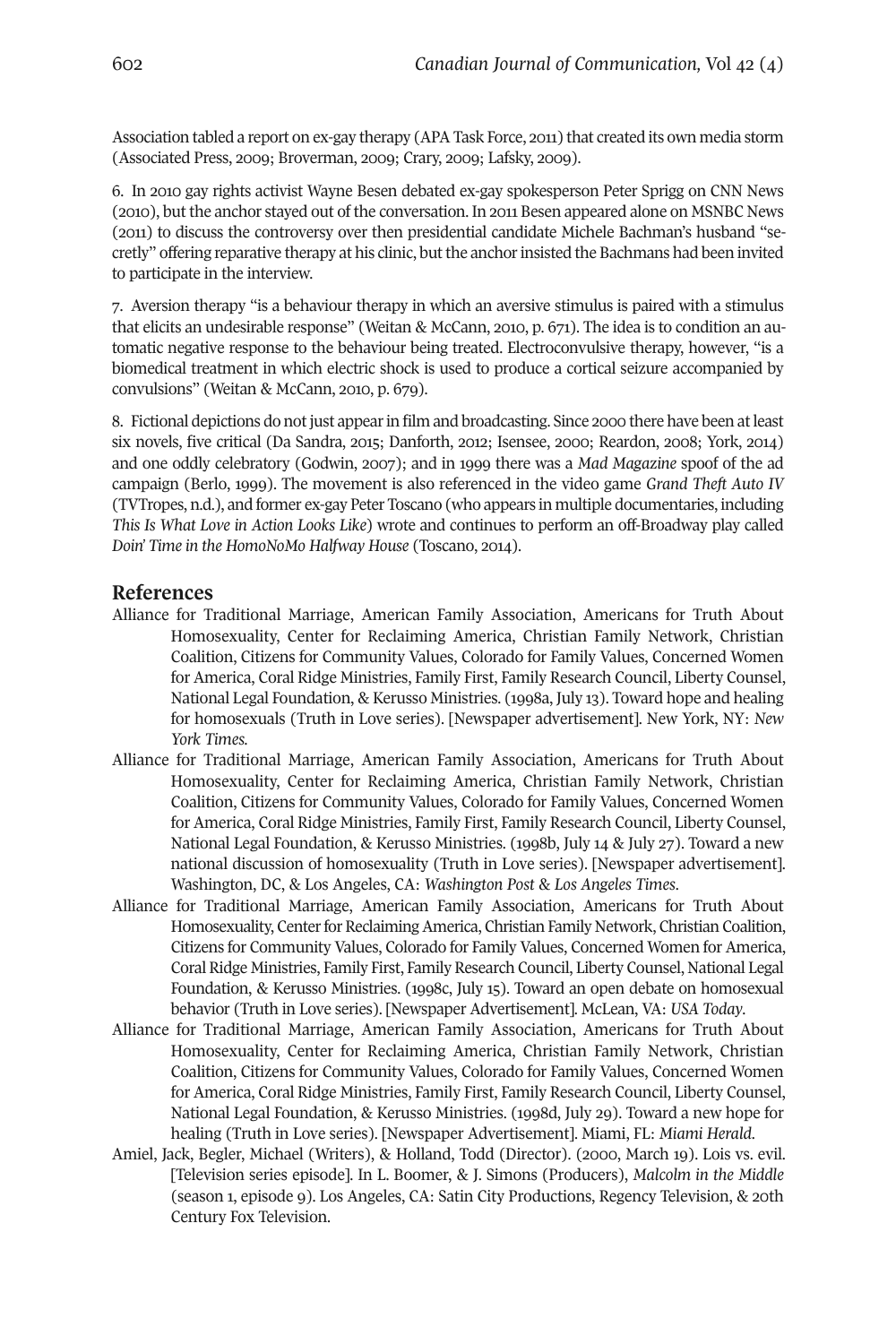- APA Task Force on Appropriate Therapeutic Responses to Sexual Orientation. (2009). *Report of the task force on appropriate therapeutic responses to sexual orientation*. Washington, DC: American Psychological Association.
- Arana, Gabriel. (2012, April11). My so-called ex-gay life. *The American Prospect*. URL: [http://prospect](http://prospect.org/article/my-so-called-ex-gay-life) [.org/article/my-so-called-ex-gay-life](http://prospect.org/article/my-so-called-ex-gay-life) [August 31, 2015].
- Associated Press. (2009, August 5). Psychologists reject gay "therapy." *New York Times*. URL: [http://](http://www.nytimes.com/2009/08/06/health/06gay.html) [www.nytimes.com/2009/08/06/health/06gay.html](http://www.nytimes.com/2009/08/06/health/06gay.html) [August 31, 2015].
- Bayer, Ronald. (1987 [1981]). *Homosexuality and American psychiatry: With a new afterword on AIDS and homosexuality*. Princeton, NJ: Princeton University Press.
- Becker, John M. (2012, April 25). EXCLUSIVE: Dr. Robert Spitzer apologizes to gay community for infamous 'ex-gay' study. *Truth Wins Out.* URL: [https://www.truthwinsout.org/news](https://www.truthwinsout.org/news/2012/04/24542/) [/2012/04/24542/](https://www.truthwinsout.org/news/2012/04/24542/) [August 31, 2015].
- Beckstead, A. Lee, & Morrow, Susan L. (2004). Mormon clients' experiences of conversion therapy: The need for a new treatment approach. *The Counseling Psychologist*, *32*(5), 651–690.
- Berlo, Beth. (1999, January 7). America's primer for budding satirists takes aim at "ex-gays." Bay Windows.
- Besen, Wayne R. (2003). *Anything but straight: Unmasking the scandals and lies behind the ex-gay myth.* New York, NY: Harrington Park Press.
- Besen, Wayne, & Drescher,Jack. (2008). Q&A:Dr.JackDrescher discusses "reparative therapy. [Video]. YouTube. URL: <https://www.youtube.com/watch?v=Kh6v9aysfQI> [August 31, 2015].
- Bloch, Josh (Producer). (2012, September 4). Straightening the record: A doctor's apology. [Radio series episode]*. The current.* Toronto, ON: CBC Radio. URL: [http://www.cbc.ca/radio](http://www.cbc.ca/radio/thecurrent/jun-28-2013-1.2909730/a-doctor-s-apology-1.2909731) [/thecurrent/jun-28-2013-1.2909730/a-doctor-s-apology-1.2909731](http://www.cbc.ca/radio/thecurrent/jun-28-2013-1.2909730/a-doctor-s-apology-1.2909731) [November 28, 2016].
- Boardman, Madeline. (2015, January 7). Petition for TLC to cancel *My Husband's Not Gay* gains traction. *US Weekly*. URL: [http://www.usmagazine.com/celebrity-news/news/my-husbands](http://www.usmagazine.com/celebrity-news/news/my-husbands-not-gay-tlc-series-incites-petition-for-cancellation-201561) [-not-gay-tlc-series-incites-petition-for-cancellation-201561](http://www.usmagazine.com/celebrity-news/news/my-husbands-not-gay-tlc-series-incites-petition-for-cancellation-201561) [August 9, 2016].
- Bolles, Alexandra. (2015, January 6.) More than 70,000 call on TLC to cancel *My Husband's Not Gay*. *Glaad*. URL: <http://www.glaad.org/blog/more-70000-call-tlc-cancel-my-husbands-not-gay> [August 9, 2016].
- Borger, Julian. (2005, August 26). Straight and narrow: church's 'gay cure.' *The Guardian*. URL: <https://www.theguardian.com/world/2005/aug/26/gayrights.usa> [August 9, 2016].
- Broverman, Neil. (2009, September 11). Massaging therapy. *Advocate*. URL: [http://www.advocate](http://www.advocate.com/news/2009/09/11/massaging-therapy) [.com/news/2009/09/11/massaging-therapy](http://www.advocate.com/news/2009/09/11/massaging-therapy) [August 31, 2015].
- Brown, Roy (Writer), & Koch, Chris (Director). (2010, March 24). The fun house. [Television series episode]. In E. Heisler, D. Heline, & W. Walian (Producers), *The Middle* (season 1, episode 18). Burbank, CA: Blackie and Blondie Productions & Warner Bros. Television.
- Brydum, Sunnivie. (2015, June 25). Conversion therapy is fraud, N.J. court rules. *Advocate*. URL: [http://www.advocate.com/ex-gay-therapy/2015/06/25/conversion-therapy-fraud-new](http://www.advocate.com/ex-gay-therapy/2015/06/25/conversion-therapy-fraud-new-jersey-court-rules) [-jersey-court-rules](http://www.advocate.com/ex-gay-therapy/2015/06/25/conversion-therapy-fraud-new-jersey-court-rules) [August 31, 2015].
- Carey, Benedict. (2012, May 18). Psychiatry giant sorry for backing gay "cure." *New York Times*. URL: [http://www.nytimes.com/2012/05/19/health/dr-robert-l-spitzer-noted-psychiatrist](http://www.nytimes.com/2012/05/19/health/dr-robert-l-spitzer-noted-psychiatrist-apologizes-for-study-on-gay-cure.html?pagewanted=all&_r=0) [-apologizes-for-study-on-gay-cure.html?pagewanted=all&\\_r=0](http://www.nytimes.com/2012/05/19/health/dr-robert-l-spitzer-noted-psychiatrist-apologizes-for-study-on-gay-cure.html?pagewanted=all&_r=0) [August 31, 2015].
- Centers for Disease Control and Prevention. (2001, June 1). HIV and AIDS–United States, 1981–2000. *Morbidity and Mortality WeeklyReport*.URL: [http://www.cdc.gov/mmwr/preview/mmwrhtml](http://www.cdc.gov/mmwr/preview/mmwrhtml/mm5021a2.htm) [/mm5021a2.htm](http://www.cdc.gov/mmwr/preview/mmwrhtml/mm5021a2.htm) [August 31, 2015].
- Cloud, John. (2005, October 2). The battle over gay teens. *Time Magazine*. URL: [http://content](http://content.time.com/time/magazine/article/0,9171,1112856-1,00.html) [.time.com/time/magazine/article/0,9171,1112856-1,00.html](http://content.time.com/time/magazine/article/0,9171,1112856-1,00.html) [August 9, 2016].
- CNN News*.* (2010, January 21). PFOX vs. Wayne Besen. [Video]. *YouTube*. URL: [https://www.youtube](https://www.youtube.com/watch?v=gzeCQIFsJPE) [.com/watch?v=gzeCQIFsJPE](https://www.youtube.com/watch?v=gzeCQIFsJPE) [August 31, 2015].
- CNN News. (2012, October 2). California bans teen gay to straight therapy. [Video]. *YouTube.* URL: <https://www.youtube.com/watch?v=idhzLgmj6yY> [August 31, 2015].
- Colbert, Stephen (Writer/Host), & Busboy Productions (Production Company). (2010, May 5). Alpha Dog of the Week–George Rekers [Segment in television series episode]. *The Colbert Report* (season 6, episode 63). New York, NY: Busboy Productions and Comedy Central.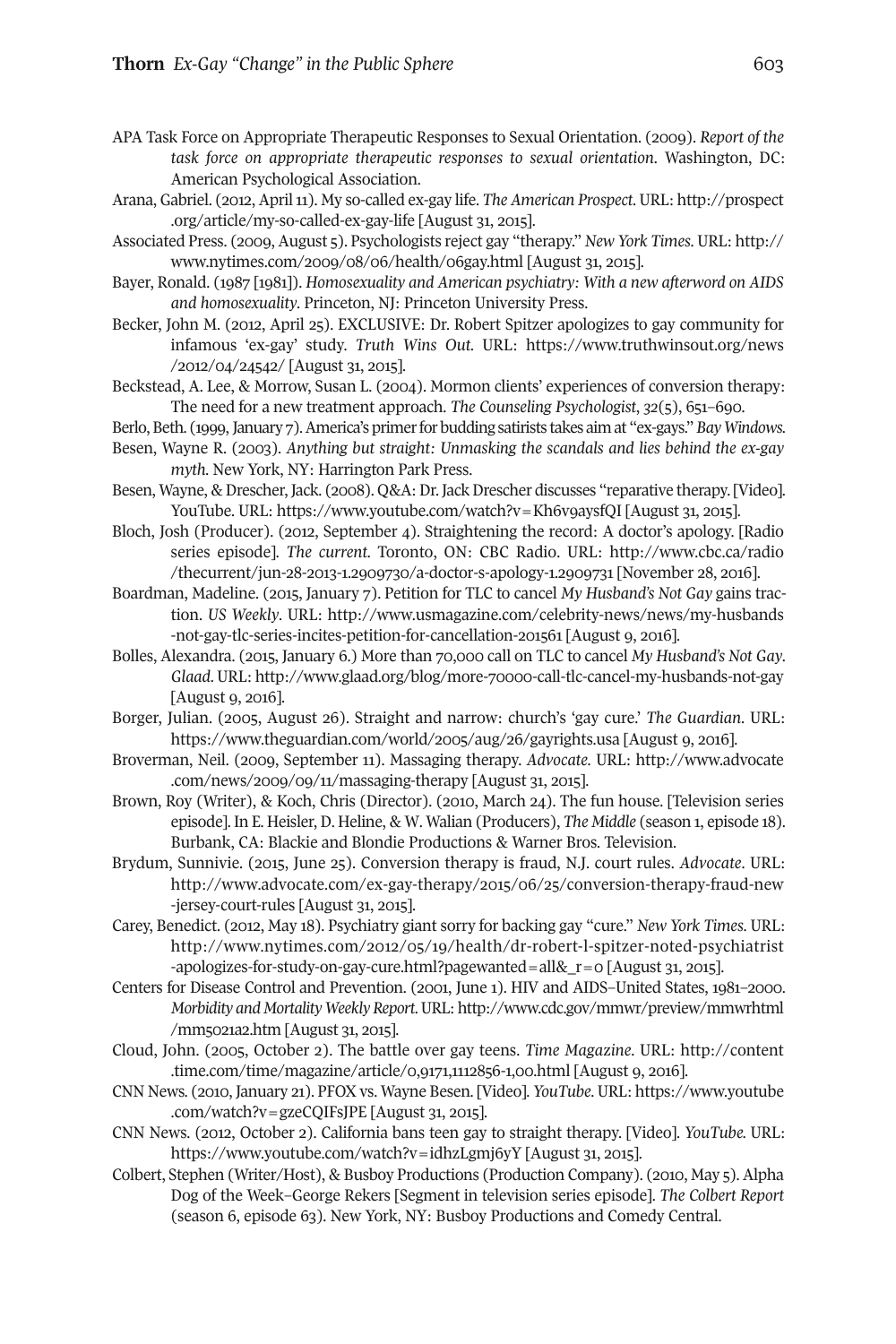- Connell, Raewyn. (2010). Understanding neoliberalism. In S. Braedley, & M. Luxton (Eds.), *Neoliberalism and everyday life* (pp. 22–36)*.* Montreal, QC: McGill-Queen's University Press.
- Coral Ridge Ministries. (1999a). Mom. [Television advertisement]. *Ad respect: Where successful advertising meets LGBT equality.* URL: [http://www.adrespect.org/common/adlibrary](http://www.adrespect.org/common/adlibrary/adlibrarydetails.cfm?QID=168&clientID=11064) [/adlibrarydetails.cfm?QID=168&clientID=11064](http://www.adrespect.org/common/adlibrary/adlibrarydetails.cfm?QID=168&clientID=11064) [August 31, 2015].
- Coral Ridge Ministries. (1999b). We are living proof. [Television advertisement]. *Ad respect: Where successful advertising meets LGBT equality.* URL: [http://www.adrespect.org/common](http://www.adrespect.org/common/adlibrary/adlibrarydetails.cfm?QID=724&clientID=11064) [/adlibrary/adlibrarydetails.cfm?QID=724&clientID=11064](http://www.adrespect.org/common/adlibrary/adlibrarydetails.cfm?QID=724&clientID=11064) [August 31, 2015].
- Cox, Ted. (2010, April 12). My journey into manhood: Undercover at a gay conversion camp. *Stinque .com*.URL:[http://www.stinque.com/2010/04/12/my-journey-into-manhood/](http://www.stinque.com/2010/04/12/my-journey-into-manhood/ ) [August 31, 2015].
- Crary, David. (2009, August 5). Psychologists repudiate gay-to-straight therapy. *Toronto Star* (via Associated Press). URL: [http://www.thestar.com/news/world/2009/08/05/psychologists](http://www.thestar.com/news/world/2009/08/05/psychologists_repudiate_gaytostraight_therapy.html) [\\_repudiate\\_gaytostraight\\_therapy.html](http://www.thestar.com/news/world/2009/08/05/psychologists_repudiate_gaytostraight_therapy.html) [August 31, 2015].
- Cross, David, Odenkirk, Bob (Writers), Miller, Troy, & Moffitt, John (Directors). (1995, November 10). What to think. [Television series episode]*.* In T. Miller (Producer), *Mr. Show* (season 1, episode 2). Beverley Hills, CA: HBO, Brillstein-Grey Entertainment, Dakota North Entertainment, & Dakota Pictures.
- Danforth, Emily M. (2012). *The misadventures of Cameron Post.* New York, NY: Balzar + Bray.
- Da Sandra. (2015). *Kirk Cameron & the crocoduck of chaos magick*. CreateSpace Independent Publishing Platform.
- Denizet-Lewis, Benoit. (2011, June 16). My ex-gay friend.*New York Times Magazine*. URL: [http://www](http://www.nytimes.com/2011/06/19/magazine/my-ex-gay-friend.html?pagewanted=all&_r=0) [.nytimes.com/2011/06/19/magazine/my-ex-gay-friend.html?pagewanted=all&\\_r=0](http://www.nytimes.com/2011/06/19/magazine/my-ex-gay-friend.html?pagewanted=all&_r=0) [August 31, 2015].
- Doyle, Christopher. (2013, March 5). CBS' "Criminal Minds" offends by linking conversion therapy to serial killer." *The Christian Post*. URL: [http://www.christianpost.com/news/cbs-criminal](http://www.christianpost.com/news/cbs-criminal-minds-offends-by-linking-conversion-therapy-to-serial-killer-91223/) [-minds-offends-by-linking-conversion-therapy-to-serial-killer-91223/](http://www.christianpost.com/news/cbs-criminal-minds-offends-by-linking-conversion-therapy-to-serial-killer-91223/) [August 31, 2015].
- Drescher, Jack, Shidlo, Ariel, & Schroeder, Michael (Eds.). (2002). *Sexual conversion therapy: Ethical, clinical, and research perspectives*. Binghamton, NY: The Haworth Medical Press.
- Drescher, Jack, & Zucker, Kenneth (Eds.). (2006). *Ex-gay research: Analyzing the Spitzer study and its relation to science, religion, politics, and culture*. New York, NY: Haworth Press.
- Duin,Julia. (2001, May 9). New psychiatric study says gays can alter orientation. *Washington Times.*URL: [http://www.washingtontimes.com/news/2001/may/9/20010509-022937-9387r/](http://www.washingtontimes.com/news/2001/may/9/20010509-022937-9387r/ ) [November 28, 2016].
- Dunkle, Rick (Writer), & Teng, Larry (Director). (2013, February 20). Broken. [Television series episode]. In J. Davis, R. Dunkle, & I.F. Woolf (Producers), *Criminal Minds* (season 8, episode 15). Acton, CA: Touchstone Television, Paramount Network Television, & Mark Gordon Company.
- Eckholm, Erik. (2012, July 6). Rift forms in movement as belief in gay 'cure' is renounced. *New York Times*. URL: [http://www.nytimes.com/2012/07/07/us/a-leaders-renunciation-of-ex-gay](http://www.nytimes.com/2012/07/07/us/a-leaders-renunciation-of-ex-gay-tenets-causes-a-schism.html)[tenets-causes-a-schism.html](http://www.nytimes.com/2012/07/07/us/a-leaders-renunciation-of-ex-gay-tenets-causes-a-schism.html) [August 31, 2015].
- Edelman, David, & Salsberg, Brian. (2010, November). Beyond paid media: Marketing's new vocabulary. *McKinsey Quarterly: Marketing & Sales Practice*,1–8. URL: [http://www.mckinsey.com](http://www.mckinsey.com/business-functions/marketing-and-sales/our-insights/beyond-paid-media-marketings-new-vocabulary) [/business-functions/marketing-and-sales/our-insights/beyond-paid-media-marketings](http://www.mckinsey.com/business-functions/marketing-and-sales/our-insights/beyond-paid-media-marketings-new-vocabulary) [-new-vocabulary](http://www.mckinsey.com/business-functions/marketing-and-sales/our-insights/beyond-paid-media-marketings-new-vocabulary) [November 28, 2016]
- Eid, Rick (Writer), & Makris, Constantine (Director). (2007, February 9). Church. [Television series episode]*.* In D. Wolf, & P. Giuliano (Producers), *Law & Order* (season 17, episode 14). Universal City, CA: Wolf Films & Universal Worldwide Television.
- Erzen, Tanya. (2006). *Straight to Jesus: Sexual and Christian conversions in the ex-gay movement.* Berkeley, CA: University of California Press.
- Fazekas, Michele, Butters, Tara (Writers), & Zakrzewski, Alex (Director). (2003, November 11). Abomination. [Television series episode]. In D.Wolf, D. DeClerque, & P. Leto (Producers), *Law & Order: Special Victims Unit* (season 5, episode 8). Universal City, CA: Wolf Films & Universal Network Television.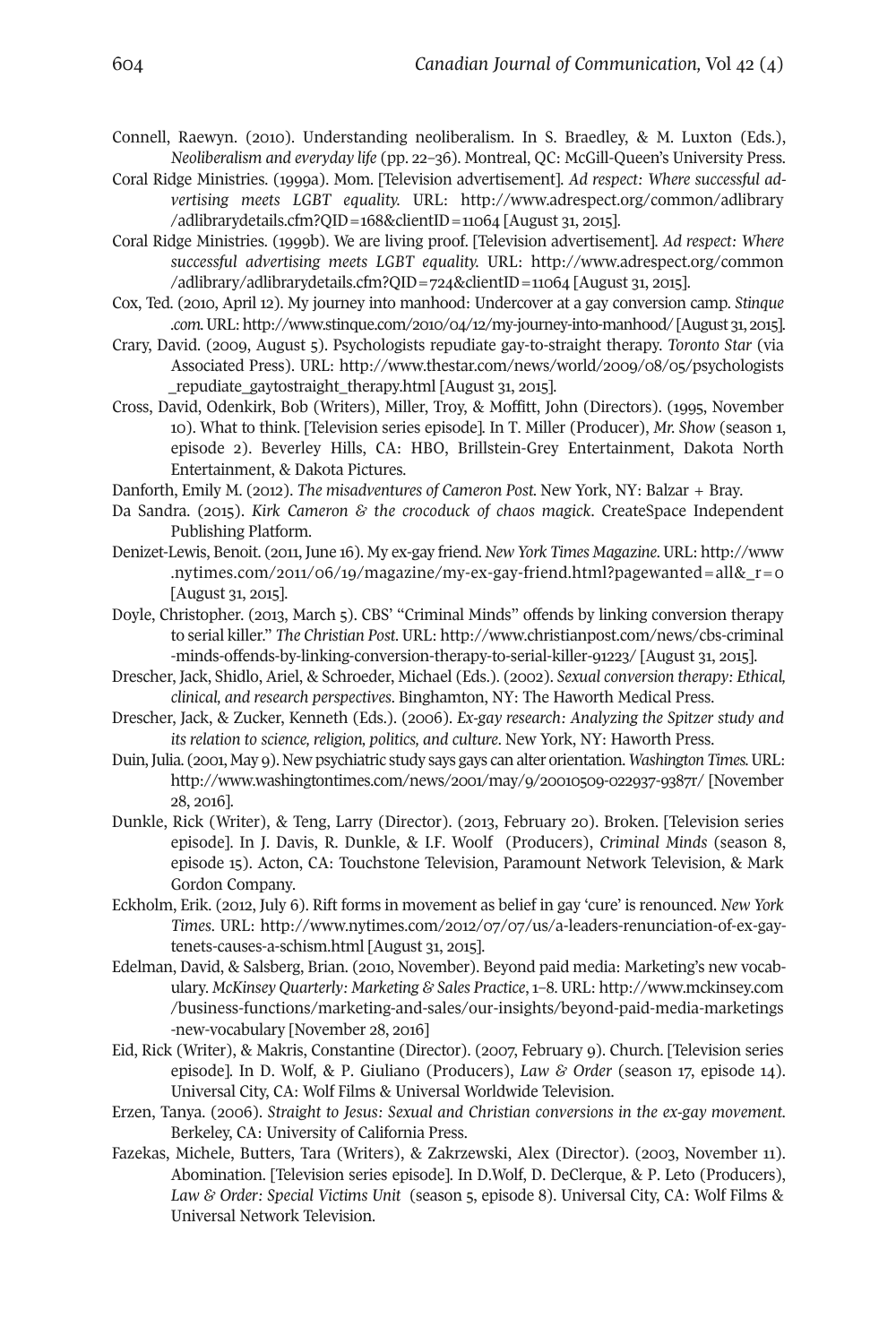- Fetner, Tina. (2001). Working Anita Bryant: The impact of Christian antigay activism on lesbian and gay movement claims. *Social Problems, 48*(3), 411–428.
- Fetner, Tina. (2005). Ex-gay rhetoric and the politics of sexuality: The Christian antigay/profamily movement's 'Truth in Love' ad campaign. *Journal of Homosexuality*, *50*(1), 71–95.
- Foucault, Michel. (2008). *The birth of biopolitics: Lectures at the Collège de France,1978–1979* (Graham Burchell, Trans.). New York, NY: Palgrave Macmillan. (Originally published in 1979)
- Fox, Morgan Jon. (2007, November13). *Thisis What Love in Action Looks Like* extended preview coming 2010! [Video]. *YouTube.* URL: [https://www.youtube.com/watch?v=mLaBkiP0-nA](https://www.youtube.com/watch?v=mLaBkiP0-nA ) [August 31, 2015].
- Fox, Morgan Jon (Director), & Adelman, Rebecca (Producer). (2011). *Thisis what love in action looks like*. [Film]. Memphis, TN: TLA Releasing and Sawed-Off Collaboratory Prod & LFM Films.
- Garcia, Michelle. (2012, April 27). Retraction of ex-gay study may affect Prop. 8 trial. *The Advocate.* [URL:](https://www.youtube.com/watch?v=mLaBkiP0-nA ) [http://www.advocate.com/politics/prop-8/2012/04/27/retraction-exgay-study-may](http://www.advocate.com/politics/prop-8/2012/04/27/retraction-exgay-study-may-affect-prop-8-trial) [-affect-prop-8-trial](http://www.advocate.com/politics/prop-8/2012/04/27/retraction-exgay-study-may-affect-prop-8-trial) [August 31, 2015].
- Gasher, Mike, Skinner, David, & Lorimer, Rowland. (2012). *Mass communication in Canada* (7th ed.). Don Mills, ON: Oxford University Press Canada.
- Gluckman, Amy, & Reed, Betsy (Eds). (1997). *Homo economics: Capitalism, community, and lesbian and gay life*. New York, NY: Routledge.
- Godwin, Thomas L. (2007). *Ex-gay: A novel.* New York, NY: iUniverse, Inc.
- Gold, Scott. (2000, July 19). Healing for gays, or a new hurt. *Los Angeles Times* URL: [http://articles](http://articles.latimes.com/2000/jul/19/news/mn-55326) [.latimes.com/2000/jul/19/news/mn-55326](http://articles.latimes.com/2000/jul/19/news/mn-55326) [November 28, 2016].
- Gonzales, Daniel, & Burroway, Jim (2012, April 11–May 30). Documentary highlighting flaws and abuse of Spitzer study of exgays re-released in HD; Mormon ex-gay group still cites retracted ex-gay study; Robert Spitzer in NY Times, NPR; Researcher apologizes for flawed ex-gay study; Rachel Maddow covers the retracted ex-gay study and the movement it bolstered; and Researcher Robert Spitzer retracts landmark ex-gay study. *Box Turtle Bulletin.* URL: <http://www.boxturtlebulletin.com/tag/robert-spitzer> [August 31, 2015].
- Graf, Joseph. (2008). New media: The cutting edge of campaign communications. In Richard J. Semiatin (Ed.), *Campaigns on the cutting edge* (pp. 48–68). Washington, DC: CQ Press.
- Habermas, Jürgen. (2006). Political communication in media society: Does democracy still enjoy an epistemic dimension? The impact of normative theory on empirical research. *Communication Theory*, *16*, 411–426.
- Handprint Entertainment & Bankable Productions. (2007, April 12). Ex-gay survivors. [Television series episode]. *The Tyra Banks Show.* Los Angeles, CA: Bankable Productions.
- Harbinson, Patrick (Writer), & Pattison, George (Director). (2007, March 27). Sin. [Television series episode]. In D. Wolf, G. Barringer, & D. DeClerque (Producers), *Law & Order: Special Victims Unit* (season 8, episode 17). Universal City, CA: Wolf Films & Universal Network Television.
- Harris, Paul. (2012, May 19). Psychiatrist who championed 'gay cure' admits he was wrong. *The Guardian*. URL: [http://www.theguardian.com/world/2012/may/19/psychiatrist-admits-gay](http://www.theguardian.com/world/2012/may/19/psychiatrist-admits-gay-cure-study-flawed) [-cure-study-flawed](http://www.theguardian.com/world/2012/may/19/psychiatrist-admits-gay-cure-study-flawed) [August 31, 2015].
- Harvey, David. (2007). *A brief history of neoliberalism.* Oxford, UK: Oxford University Press.
- Holland, Gale. (1998, August 21). Seeking the heterosexual within. *LA Weekly.* URL: [http://](http://www.laweekly.com/news/seeking-the-heterosexual-within-2129782/2) [www.laweekly.com/news/seeking-the-heterosexual-within-2129782/2](http://www.laweekly.com/news/seeking-the-heterosexual-within-2129782/2) [November 28, 2016].
- Howell, Albert, Crawford, Gavin, & Jones, Cathy (Writers). (2010, November 9). Ex-gay couple. [Show segment]. In T. McAuliffe (Producer), *This Hour Has 22 Minutes* (season 18, episode 7). Toronto, ON & Halifax, NS: Canadian Broadcasting Corporation & Salter Street Films.
- HuffPost Gay Voices. (2012, April 25). Robert Spitzer, psychiatrist behind retracted 'ex-gay' study, apologizes to gay community, patients. *Huffington Post*. URL: [http://www.huffingtonpost.com](http://www.huffingtonpost.com/2012/04/25/robert-spitzer-ex-gay-psychiatrist-apology_n_1453570.html) [/2012/04/25/robert-spitzer-ex-gay-psychiatrist-apology\\_n\\_1453570.html](http://www.huffingtonpost.com/2012/04/25/robert-spitzer-ex-gay-psychiatrist-apology_n_1453570.html) [August 31, 2015].
- Isensee, Rik. (2000). *The God squad: A spoof on the ex-gay movement.* Lincoln, NE: Writer's Showcase presented by *Writer's Digest.*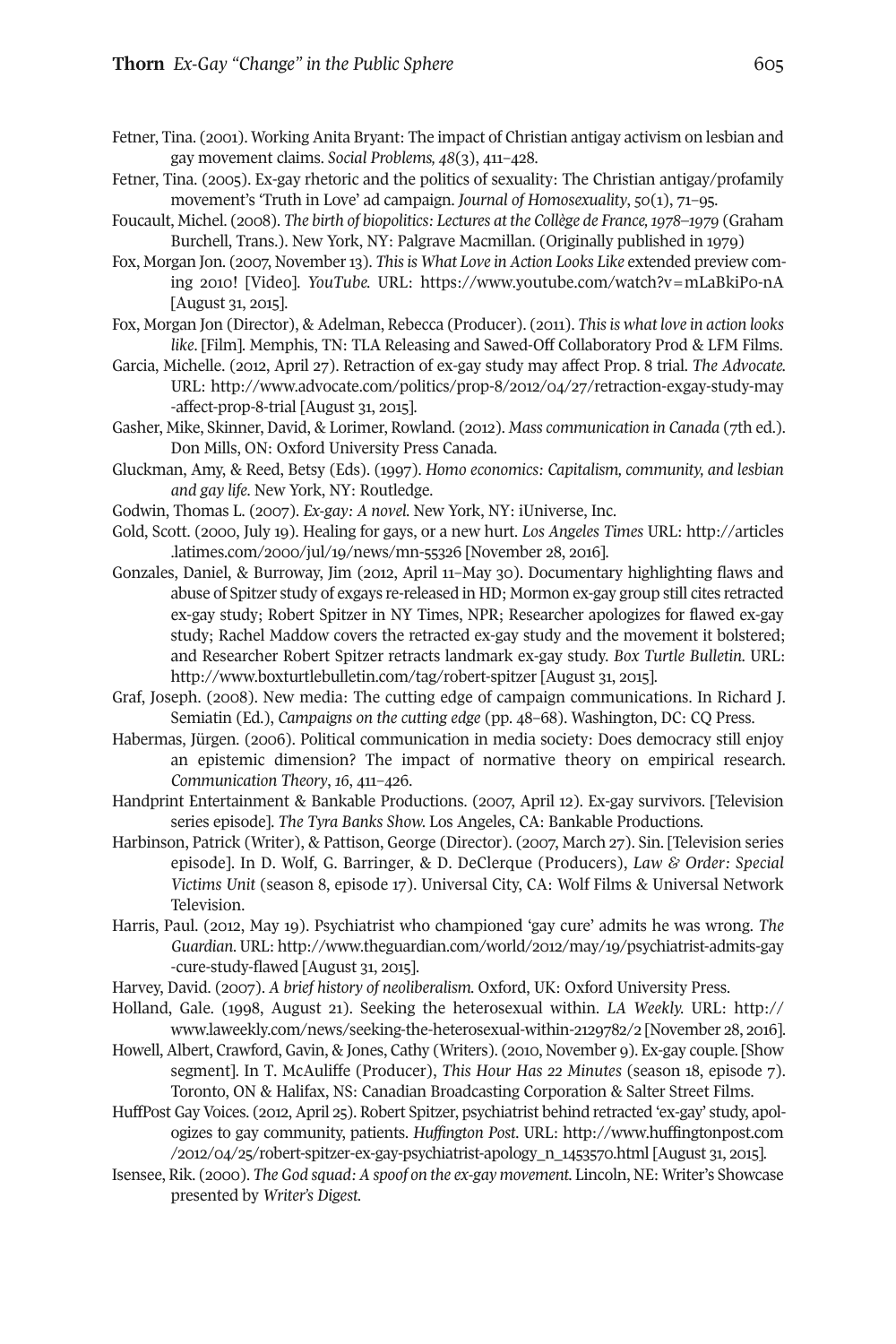- Kreisberg, Andrew, Brinkerhoff, Corinne (Writers), & Bernstein, Andrew (Director). (2007). Selling sickness. [Television series episode]. *Boston Legal* (season 3, episode 4). Santa Monica, CA: David E. Kelley Productions & 20th Century Fox Television.
- Kumar, Anugrah. (2013, July 22). Ex-gay activist begins 10-day trip to Washington against "homofascism." *The Christian Post*. URL: [http://www.christianpost.com/news/ex-gay-activist](http://www.christianpost.com/news/ex-gay-activist-begins-10-day-trip-to-washington-against-homo-fascism-100558/) [-begins-10-day-trip-to-washington-against-homo-fascism-100558/](http://www.christianpost.com/news/ex-gay-activist-begins-10-day-trip-to-washington-against-homo-fascism-100558/) [August 31, 2015].
- Lafsky, Melissa. (2009, September 9). Is it possible to systematically turn gay people straight? A century of treatments have ranged from horrifying to horribly unscientific. *Discover Magazine*. URL: [http://discovermagazine.com/2009/sep/09-is-it-possible-to-systematically-turn-gay](http://discovermagazine.com/2009/sep/09-is-it-possible-to-systematically-turn-gay-people-straight-straight) [-people-straight-straight](http://discovermagazine.com/2009/sep/09-is-it-possible-to-systematically-turn-gay-people-straight-straight) [August 31, 2015].
- LeBlanc, Douglas, & Spitzer, Robert. (2005, March 20). Therapeutically incorrect: Atheist psychiatrist argues that gays can change. *Christianity Today*. URL: [http://www.christianitytoday.com](http://www.christianitytoday.com/ct/2005/april/20.94.html) [/ct/2005/april/20.94.html](http://www.christianitytoday.com/ct/2005/april/20.94.html) [August 31, 2015].
- Leland, John, & Miller, Mark. (1998, August 17). Can gays convert? *Newsweek 132.7*, p.46.
- Levs, Josh. (2012, October 22). California governor OKs ban on gay conversion therapy, calling it "quackery." *CNN.* URL: [http://www.cnn.com/2012/10/01/us/california-gay-therapy-ban/](http://www.cnn.com/2012/10/01/us/california-gay-therapy-ban) [August 31, 2015].
- Lieb, Rebecca, Owyang, Jeremiah, Groopman, Jessica, & Silva, Chris. (2012, July 19). The converged media imperative: How brands must combine paid, owned, and earned media. *Altimeter Group*, pp.1–26.URL: <http://www.slideshare.net/Altimeter/the-converged-media-imperative> [November 28, 2016].
- Lund, Sean, & Renna, Cathy. (2006 [2003]). An analysis of the media response to the Spitzer study. In J. Drescher & K.J. Zucker (Eds.), *Ex-*g*ay research: Analyzing the Spitzerstudy and itsrelation to science, religion, politics, and culture* (pp. 277–290). New York, NY: Haworth Press. (Originally published in *Journal of Gay & Lesbian Psychotherapy*, *7*(3), 55–67.)
- Macdonald, Ed, Crawford, Gavin, Jones, Cathy (Writers), & Reynolds, Stephen (Director). (2009, September 29). Ex-gay couple. [Show segment]. In M. Donovan, F. Kane, Ed. Macdonald, S.E. MacDonald, & J. Ritchie (Producers), *This Hour Has 22 Minutes* (season 17, episode 1). Toronto, ON, & Halifax, NS: Canadian Broadcasting Corporation & Salter Street Films.
- Maddow, Rachel (Writer/Host) & NBC News. (2009, December 8). The Rachel Maddow Show for Tuesday, December 8, 2009. [Television series episode]. *The Rachel Maddow Show* [Transcript].URL: [http://www.nbcnews.com/id/34345821/ns/msnbc-rachel\\_maddow\\_show](http://www.nbcnews.com/id/34345821/ns/msnbc-rachel_maddow_show/t/rachel-maddow-show-tuesday-december/#.VEAGXa32nx8) [/t/rachel-maddow-show-tuesday-december/#.VEAGXa32nx8](http://www.nbcnews.com/id/34345821/ns/msnbc-rachel_maddow_show/t/rachel-maddow-show-tuesday-december/#.VEAGXa32nx8) [August 31, 2015].
- Maddow, Rachel (Writer/Host) & NBC News. (2010, September 17). The Rachel Maddow Show for Friday, September17, 2010. [Television series episode]. *The Rachel Maddow Show* [Transcript]. URL: [http://www.nbcnews.com/id/39271334/ns/msnbc-rachel\\_maddow\\_show/t/rachel](http://www.nbcnews.com/id/39271334/ns/msnbc-rachel_maddow_show/t/rachel-maddow-show-friday-september-th/#.VEAM2q32nx8) [-maddow-show-friday-september-th/#.VEAM2q32nx8](http://www.nbcnews.com/id/39271334/ns/msnbc-rachel_maddow_show/t/rachel-maddow-show-friday-september-th/#.VEAM2q32nx8) [August 31, 2015].
- Maddow, Rachel (Writer/Host) & NBC News. (2012a, April 18). The Rachel Maddow Show for Thursday, April 18, 2012. [Television series episode]. *The Rachel Maddow Show* [Transcript]. URL: [http://www.nbcnews.com/id/47355981/ns/msnbc-rachel\\_maddow\\_show/t/rachel](http://www.nbcnews.com/id/47355981/ns/msnbc-rachel_maddow_show/t/rachel-maddow-show-wednesday-april/#.UkOMkcWRA5Y) [-maddow-show-wednesday-april/#.UkOMkcWRA5Y](http://www.nbcnews.com/id/47355981/ns/msnbc-rachel_maddow_show/t/rachel-maddow-show-wednesday-april/#.UkOMkcWRA5Y) [August 31, 2015].
- Maddow, Rachel (Writer/Host) & NBC News. (2012b, April 26). The Rachel Maddow Show for Thursday, April 26, 2012. [Television series episode]. *The Rachel Maddow Show* [Transcript]. URL: [http://www.nbcnews.com/id/47356030/ns/msnbc-rachel\\_maddow\\_show/t/rachel](http://www.nbcnews.com/id/47356030/ns/msnbc-rachel_maddow_show/t/rachel-maddow-show-thursday-april/#.VEAJua32nx8) [-maddow-show-thursday-april/#.VEAJua32nx8](http://www.nbcnews.com/id/47356030/ns/msnbc-rachel_maddow_show/t/rachel-maddow-show-thursday-april/#.VEAJua32nx8) [August 31, 2015].
- Matthews, Chris (Writer/Host), & Harson, Court (Producer). (2011, October18). Hardball with Chris Matthews for October 18, 2011 [Television series episode]. *Hardball with Chris Matthews* [Transcript]. ULR: [http://www.nbcnews.com/id/44961750/ns/msnbc-hardball\\_with\\_chris](http://www.nbcnews.com/id/44961750/ns/msnbc-hardball_with_chris_matthews/t/hardball-chris-matthews-tuesday-october/#.VEfDwxZcn1I) [\\_matthews/t/hardball-chris-matthews-tuesday-october/#.VEfDwxZcn1I](http://www.nbcnews.com/id/44961750/ns/msnbc-hardball_with_chris_matthews/t/hardball-chris-matthews-tuesday-october/#.VEfDwxZcn1I) [August 31, 2015].
- McCarthy, Anna. (2007). Reality television: A neoliberal theater of suffering. *Social Text 93*, *25*(4), 17–41.
- McChesney, Robert W. (2008). *The political economy of media: Enduring issues, emerging dilemmas*. New York, NY: Monthly Review Press.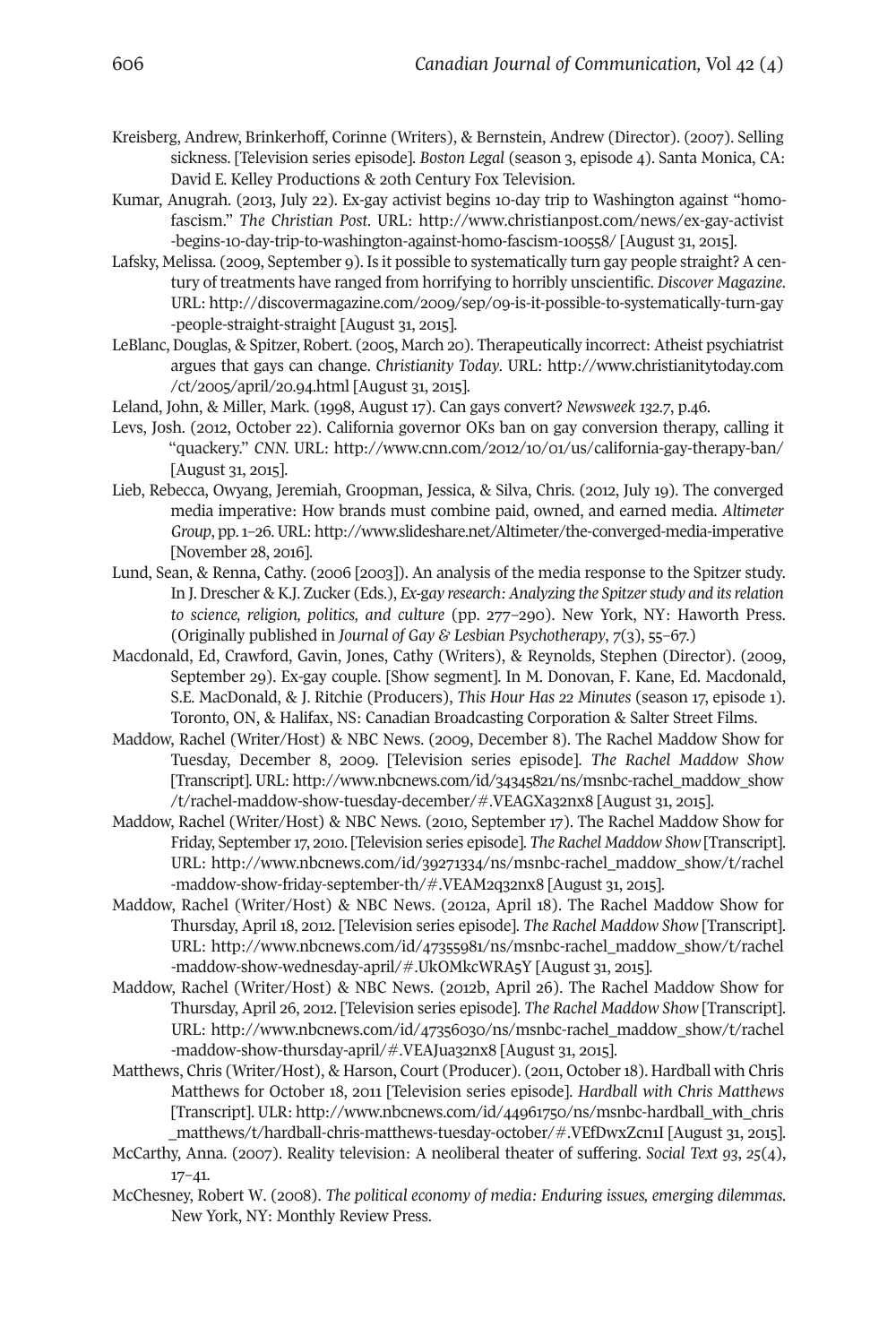- Meyers, Seth (Writer), Jost, Colin (Writer) & King, Don Roy (Director). (2013, May 18). Ben Affleck/Kanye West. [Television series episode]. In L. Michaels (Producer), *Saturday Night Live*. New York, NY: NBC Studies.
- Miller, Jessie (Writer), & Russo, Anthony (Director). (2010, March 4). Physical education. [Television series episode]. In D. Harmon, J. Aust, E.C. Krasnoff, P. Kienlen, & H. Petrigala (Producers), *Community* (season 1, episode 17). Los Angeles, CA: Foster Productions, Harmonious Claptrap, & Russo Brothers.
- Minor, Jack. (2013, February 23). Network blasted for demonizing ex-"gays". *WND*. URL: <http://www.wnd.com/2013/02/network-blasted-for-demonizing-ex-gays/> [August 31, 2015].
- Moch, Hannah. (2013, April 9). Richard Socarides talks coming out to his father, a founder of "exgay therapy." *Glaad*. URL: [http://www.glaad.org/blog/richard-socarides-talks-coming-out](http://www.glaad.org/blog/richard-socarides-talks-coming-out-his-father-founder-ex-gay-therapy) [-his-father-founder-ex-gay-therapy](http://www.glaad.org/blog/richard-socarides-talks-coming-out-his-father-founder-ex-gay-therapy) [August 31, 2015].
- *MSNBC News*. (2011, July). Wayne Besen on Marcus Bachmann's "ex-gay" clinic.
- National Public Radio (NPR)*.* (2012, May 21). Spitzer's apology changes "ex-gay" debate. [Radio series episode]. *Talk of the Nation*. URL: [http://www.npr.org/2012/05/21/153213796/spitzers](http://www.npr.org/2012/05/21/153213796/spitzers-apology-changes-ex-gay-debate) [-apology-changes-ex-gay-debate](http://www.npr.org/2012/05/21/153213796/spitzers-apology-changes-ex-gay-debate) [August 31, 2015].
- Norton, Mia. (2013, July 12). The downfall of Exodus International signals change. *The Huffington Post, Huff Post Gay Voices*. URL: [http://www.huffingtonpost.com/mia-norton/the-downfall](http://www.huffingtonpost.com/mia-norton/the-downfall-of-exodus-international-signals-change_b_3556328.html) [-of-exodus-international-signals-change\\_b\\_3556328.html](http://www.huffingtonpost.com/mia-norton/the-downfall-of-exodus-international-signals-change_b_3556328.html) [August 31, 2015].
- Olsen, Ted. (2001, May 1). Ex-gays are for real, says study. *Christianity Today*. URL: [http://www](http://www.christianitytoday.com/ct/2001/mayweb-only/5-7-32.0.html) [.christianitytoday.com/ct/2001/mayweb-only/5-7-32.0.html](http://www.christianitytoday.com/ct/2001/mayweb-only/5-7-32.0.html) [August 31, 2015].
- Ouellette, Laurie, & Hay, James. (2008). *Better living through reality TV: Television and post-welfare citizenship*. Malden, MA: Blackwell Publishing.
- Pappas, Stephanie. (2012, November 28). 5 things you should know about gay conversion therapy. *FoxNews*. URL: [http://www.foxnews.com/science/2012/11/28/5-things-should-know-about](http://www.foxnews.com/science/2012/11/28/5-things-should-know-about-gay-conversion-therapy) [-gay-conversion-therapy/](http://www.foxnews.com/science/2012/11/28/5-things-should-know-about-gay-conversion-therapy) [August 31, 2015].
- Parker, Trey (Writer & Director). (2007, March 14). Cartman sucks. [Television series episode]. In T. Parker & M. Stone (Producers), *South Park* (season 11, episode 2). Culver City, CA: Parker/Stone Studies, Comedy Central & Paramount Pictures.
- Petersen, Lisa Marie, DeNoon, Dawn (Writers), & Fields, Michael (Director). (2000, January 14). Bad blood. [Televison series episode]. In D. Wolf, D. DeClerque, & M.R. Perry (Producers), *Law & Order: Special Victims Unit* (season 1, episode 11). Universal City, CA: Wolf Films & Universal Worldwide Television.
- Peterson, Brian Wayne (Writer), Babbit, Jaime (Director), Sperling, Andrea, & Creel, Leanna (Producers). (1999). *But I'm a Cheerleader*[Film]*.* (1999). Santa Monica, CA: Lionsgate Films and Ignite Entertainment.
- Reed, Adam (Writer & Director). (2011). A going concern. [Television series episode]*.* In A. Reed, M. Thompson, N. Holman, E. Sims, & C. Willis (Producers), *Archer* (season 2, episode 2). Atlanta, GA: Floyd County Productions & FX Productions.
- Reardon, Robin. (2008). *Thinking straight: A novel.* New York, NY: Kensington Books.
- Ritter, Malcolm. (2001, May 9). Study: Some gays can go straight. *Washington Post/Associated Press*.URL: [http://www.washingtonpost.com/wp-srv/aponline/20010509/aponline013921\\_000.htm](http://www.washingtonpost.com/wp-srv/aponline/20010509/aponline013921_000.htm) [August 31, 2015].
- Roberts, Judy. (2001, May 20). New study reverses psychiatrist's earlier work. *National Catholic Register*. URL: <http://www.ncregister.com/site/article/10280> [August 31, 2015].
- Rosin, Hanna. (1999, May 11).Ads seeking to convert gays from lifestyle debut here. *Washington Post*. p.A2.
- Rowe, Michael (Writer), & Chesney-Thompson, Crystal (Director). (2010, July 8). Proposition infinity. [Television series episode]. In M. Groening, D.X. Cohen, & C. Katz (Producers), *Futurama* (season 6, episode 4). Los Angeles, CA: The Curiosity Company and 20th Century Fox Television.
- Rudman, Chelsea. (2012, May 21). Cable networks covered "reparative" gay therapy study—willthey all cover author's retraction?" *Media Mattersfor America*. URL: [http://mediamatters.org/research](http://mediamatters.org/research/2012/05/21/cable-networks-covered-reparative-gay-therapy-s/185800) [/2012/05/21/cable-networks-covered-reparative-gay-therapy-s/185800](http://mediamatters.org/research/2012/05/21/cable-networks-covered-reparative-gay-therapy-s/185800) [August 31, 2015].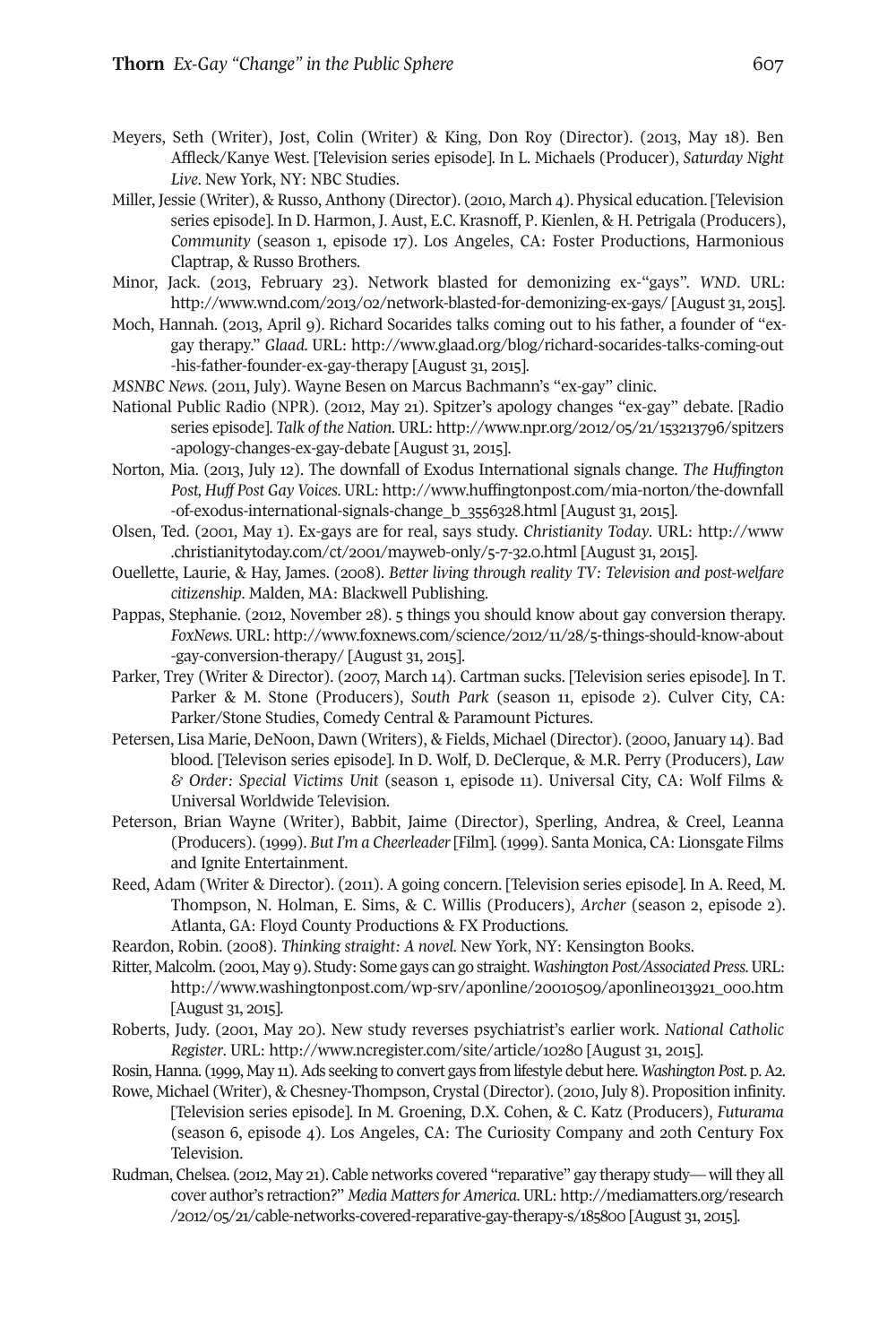- Schlanger, Zoë, & Wolfson, Elijah. (2014, May 1). Ex-ex-gay pride. *Newsweek*. URL: [http://](http://www.newsweek.com/ex-ex-gay-pride-249282) [www.newsweek.com/ex-ex-gay-pride-249282](http://www.newsweek.com/ex-ex-gay-pride-249282) [August 31, 2015].
- Sheehy, Kate. (2001, May 9). Gays bash study that says "go straight." *New York Post*. URL: [http://](http://nypost.com/2001/05/09/gays-bash-study-that-says-go-straight/) [nypost.com/2001/05/09/gays-bash-study-that-says-go-straight/](http://nypost.com/2001/05/09/gays-bash-study-that-says-go-straight/) [August 31, 2015].
- Shidlo, Ariel, & Schroeder, Michael. (2002). Changing sexual orientation: A consumers' report. *Professional Psychology: Research and Practice*, *33*(3), 249–259.
- Shorter, Edward. (1997). *A history of psychiatry: From the era of the asylum to the age of prozac.* New York, NY: John Wiley & Sons, Inc.
- Skinner, David, James Crompton, and Mike Gasher. (Eds.). (2005). *Converging media, diverging politics: A political economy of news media in the United States and Canada*. Lanham, Md: Lexington Books.
- Spitzer, Robert L. (2003). Can some gay men and lesbians change their sexual orientation? 200 participants reporting a change from homosexual to heterosexual orientation. *Archives of Sexual Behavior*, *32*(5), 403–417. (Also published in J. Drescher, & K.J. Zucker (Eds.). (2006). *Ex-gay research: analyzing the Spitzer study and its relations to science, religion, politics, and culture*. New York, NY: Harrington Park Press.)
- Spitzer, Robert L. (2012). Spitzer reassesses his 2003 study of reparative therapy of homosexuality. *Archives of Sexual Behavior*, *41*(4), 757.
- Stauff, Marcus. (2010). The governmentality of media: Television as "problem" and "instrument." In L. Jager, E. Linz, & I. Schneider (Eds.), *Media, culture, and mediality: New insights into the current state of research* (pp. 263–284). London, UK: Transaction Publishers.
- Stephen, Andrew T., & Galak, Jeff. (2012). The effects of traditional and social earned media on sales: Astudy of a microlending marketplace. *Journal of Marketing Research*, *49*(October), 624–639.
- Stephens, Randall J., & Giberson, Karl W. (2011). *The anointed: Evangelical truth in a secular age*. Cambridge, MA: The Belknap Press of Harvard University Press.
- Stewart, Craig O. (2005). A rhetorical approach to news discourse: Media representations of a controversial study on "reparative therapy." *Western Journal of Communication*, *69*(2), 147–166.
- Stewart, Craig O. (2008). Social cognition and discourse processing goals in the analysis of "ex-gay" rhetoric. *Discourse & Society*, *19*(1), 63–83.
- Stewart, Jon (Writer/Host), & Mad Cow Productions (Production Company)*.* (2007, March 19). Diagnosis: Mystery—Curing the "Gay" [Segment in television series episode]. *The Daily Show* (season 12, episode 37). New York: Mad Cow Productions and Comedy Central.
- Swartz, Mimi. (2011, July 16). Living the good lie. *New York Times Magazine*. URL: [http://www](http://www.nytimes.com/2011/06/19/magazine/therapists-who-help-people-stay-in-the-closet.html?pagewanted=all) [.nytimes.com/2011/06/19/magazine/therapists-who-help-people-stay-in-the-closet](http://www.nytimes.com/2011/06/19/magazine/therapists-who-help-people-stay-in-the-closet.html?pagewanted=all) [.html?pagewanted=all](http://www.nytimes.com/2011/06/19/magazine/therapists-who-help-people-stay-in-the-closet.html?pagewanted=all) [August 31, 2015].
- Swartzwelder, Triple Admiral John (Writer), & Moore, Steven Dean (Director). (2003, November 2). Treehouse of horror XIV. [Television series episode]*.* In Bat Groening, Tomb Gammill, Run Hauge!, Gouge Eyer, & Decadent Dave Mirkin (Producers), *The Simpsons* (season 15, episode 1). Los Angeles, CA: Gracie Films, 20th Century Fox Television, Curiosity Company.
- Talan, Jamie. (2001, May 10). Study of gays flawed? Researcher: Therapy helps change orientation. *Newsday.*
- Thorn, Michael. (2012, January 12–15). Authority, legitimacy and the ex-gay debate in digitalreligious spaces. Paper presented at the *International Conference on Digital Religion*, University of Colorado, Center for Media, Religion and Culture, Boulder, CO.
- Thorn, Michael. (2014). Shifting psychological knowledge and conservative Christian media controversies: Blaming the Judeo-Christian tradition for antigay prejudice in psychiatry and psychology. *The International Journal of Religion and Spirituality in Society*, *3*(4), 51–77.
- Thorn, Michael. (2015). *Confess the Gay Away? Media, Religion, and the Political Economy of Ex-gay Therapy*. (Unpublished doctoral dissertation). York University, Toronto.
- Throckmorton, Warren. (2012, April 11). Robert Spitzer retracts 2001 ex-gay study. *Patheos.* URL: [http://www.patheos.com/blogs/warrenthrockmorton/2012/04/11/robert-spitzer-retracts](http://www.patheos.com/blogs/warrenthrockmorton/2012/04/11/robert-spitzer-retracts-2001-ex-gay-study) [-2001-ex-gay-study/](http://www.patheos.com/blogs/warrenthrockmorton/2012/04/11/robert-spitzer-retracts-2001-ex-gay-study) [August 31, 2015].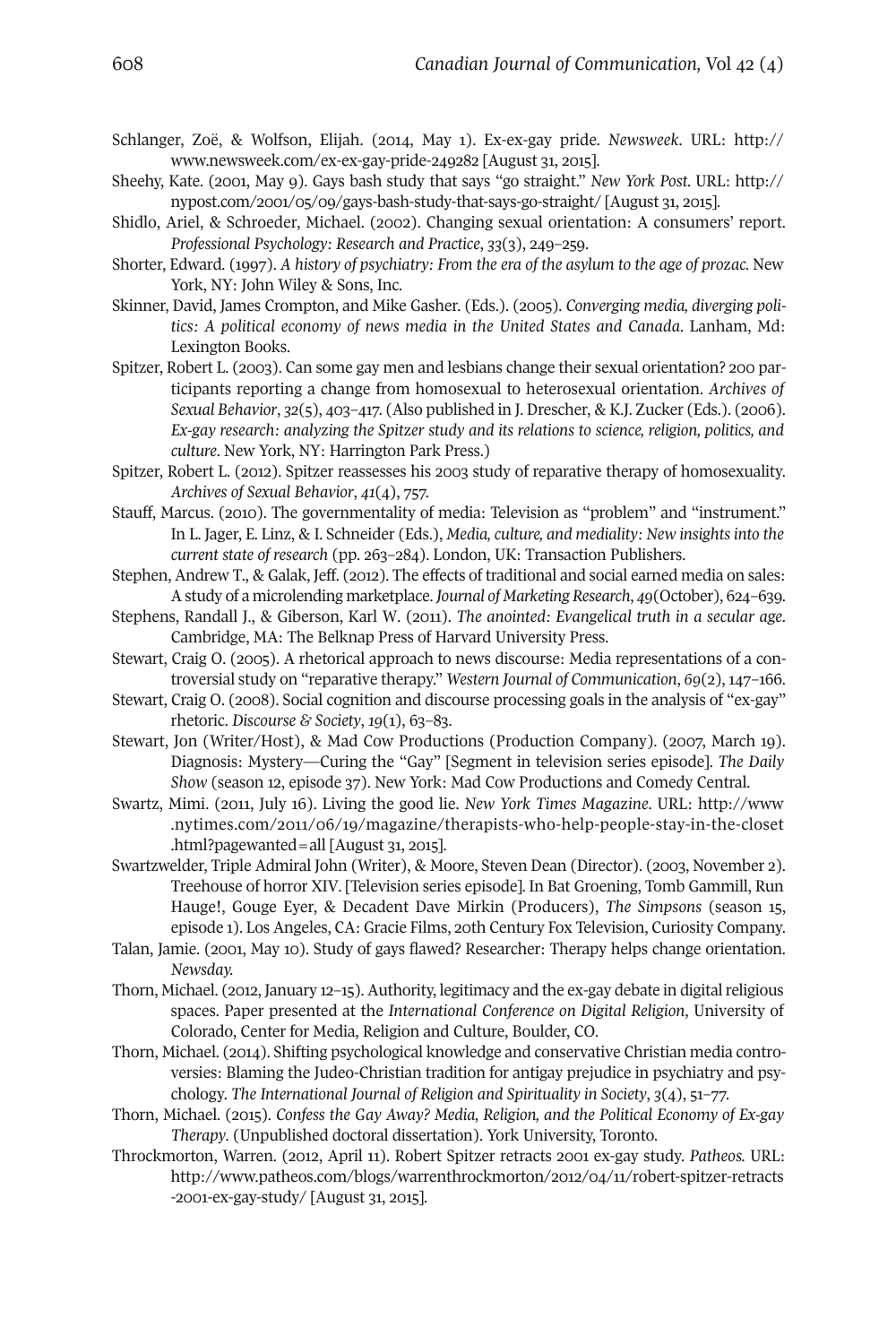- TLC & Hot Snakes Media. (2015, January 11). *My husband's not gay* [Television special]*.* New York, NY: TLC & Hot Snakes Media.
- TLC & Relativity Television. (2011, January 16). *Ted Haggard: Scandalous*. [Television special]*.* Silver Springs, MD: TLC & Relativity Television.

Toscano, Peter. (2009). "Ex-gay" survivors go online. *The Gay & Lesbian Review*, May–June, 12–13.

- Toscano, Peter. (2014). Doin' time in the homo no mo' halfway house. *PeterToscano.com.* URL: <https://petersontoscano.com/portfolio/homo-no-mo-halfway-house/> [August 31, 2015].
- Towle, Andy. (2012, April 25.) Robert Spitzer, psychiatrist behind controversial 'ex-gay' study, apologizes to the gay community. *Towelroad.* URL: [http://www.towleroad.com/2012/04/robert](http://www.towleroad.com/2012/04/robert-spitzer-psychiatrist-behind-controversial-ex-gay-study-apologizes-to-the-gay-community/) [-spitzer-psychiatrist-behind-controversial-ex-gay-study-apologizes-to-the-gay-community/](http://www.towleroad.com/2012/04/robert-spitzer-psychiatrist-behind-controversial-ex-gay-study-apologizes-to-the-gay-community/) [August 31, 2015].
- TVTropes. (n.d.). Cure your gays. *TVTropes.org.* URL: [http://tvtropes.org/pmwiki/pmwiki.php](http://tvtropes.org/pmwiki/pmwiki.php/Main/CureYourGays) [/Main/CureYourGays](http://tvtropes.org/pmwiki/pmwiki.php/Main/CureYourGays) [August 31, 2015].
- TWO. (2014). "Ex-gay" consumerfraud division. *Truth Wins Out*. URL: [http://www.truthwinsout.org](http://www.truthwinsout.org/ex-gay-consumer-fraud-division/) [/ex-gay-consumer-fraud-division/](http://www.truthwinsout.org/ex-gay-consumer-fraud-division/) [August 31, 2015].
- Underhill, Sue. (2011, January 11). Male hooker, meth over-repenter Ted Haggard stars in TLC reality show. *ChattahBox*. URL: [http://chattahbox.com/entertainment/2011/01/07/male-hooker](http://chattahbox.com/entertainment/2011/01/07/male-hooker-meth-over-repenter-ted-haggard-stars-in-tlc-reality-show/)[meth-over-repenter-ted-haggard-stars-in-tlc-reality-show/](http://chattahbox.com/entertainment/2011/01/07/male-hooker-meth-over-repenter-ted-haggard-stars-in-tlc-reality-show/) [August 9, 2016].
- Valkenburg, Patti. M., Semetko, Holli. A., & de Vreese, Claes H. (1999). The effects of news frames on readers' thoughts and recall. *Communication Research*, *26*(5), 550–569.
- Variety Staff. (2015, January 6). TLC faces pressure to cancel 'My Husband's Not Gay' special, GLAAD Calls Show 'Dangerous.' *Variety*. URL: [http://variety.com/2015/tv/news/tlc-my-husbands](http://variety.com/2015/tv/news/tlc-my-husbands-not-gay-cancellation-protest-glaad-1201393586/)[not-gay-cancellation-protest-glaad-1201393586/](http://variety.com/2015/tv/news/tlc-my-husbands-not-gay-cancellation-protest-glaad-1201393586/) [August 9, 2016].
- Weiner, Ron, Dornetto, Karey (Writers), & Spiro, Lev L. (Director). (2005). Notapusy [Television series episode]. In M. Hurwitz, D. Mercer, & D. Shafer (Producers), *Arrested Development* (season 3, episode 4)*.* Los Angeles, CA: Imagine Entertainment, 20th Century Fox Television, and Hurwitz Company.
- Weiss, Elizabeth M., Morehouse, Jeremiah, Yeager, Tiffany, & Berry, Tess. (2010). A qualitative study of ex-gay and ex-ex-gay experiences. *Journal of Gay & Lesbian Mental Health*,*14*(4), 291–319.
- Weiten, Wayne, & McCann, Doug. (2007). *Psychology: Themes & variations*. First Canadian edition. Canada: Thomson & Nelson.
- Williams, Montel (Writer/Host), & Letnom Productions (Production Company)*.* (2007, March 15). Homosexuality—is there a cure? [Television series episode]. *The Montel Williams Show,* Letnom Productions, Mountain Movers Inc, & Out of My Way Productions.
- York, Sara. (2014). *Pray the gay away: A southern tale of good triumphing over evil.* Kindle ebook. URL: <http://www.amazon.com/Pray-Away-Southern-Thing-Book-ebook/dp/B00J0JGM3G> [August 31, 2015].